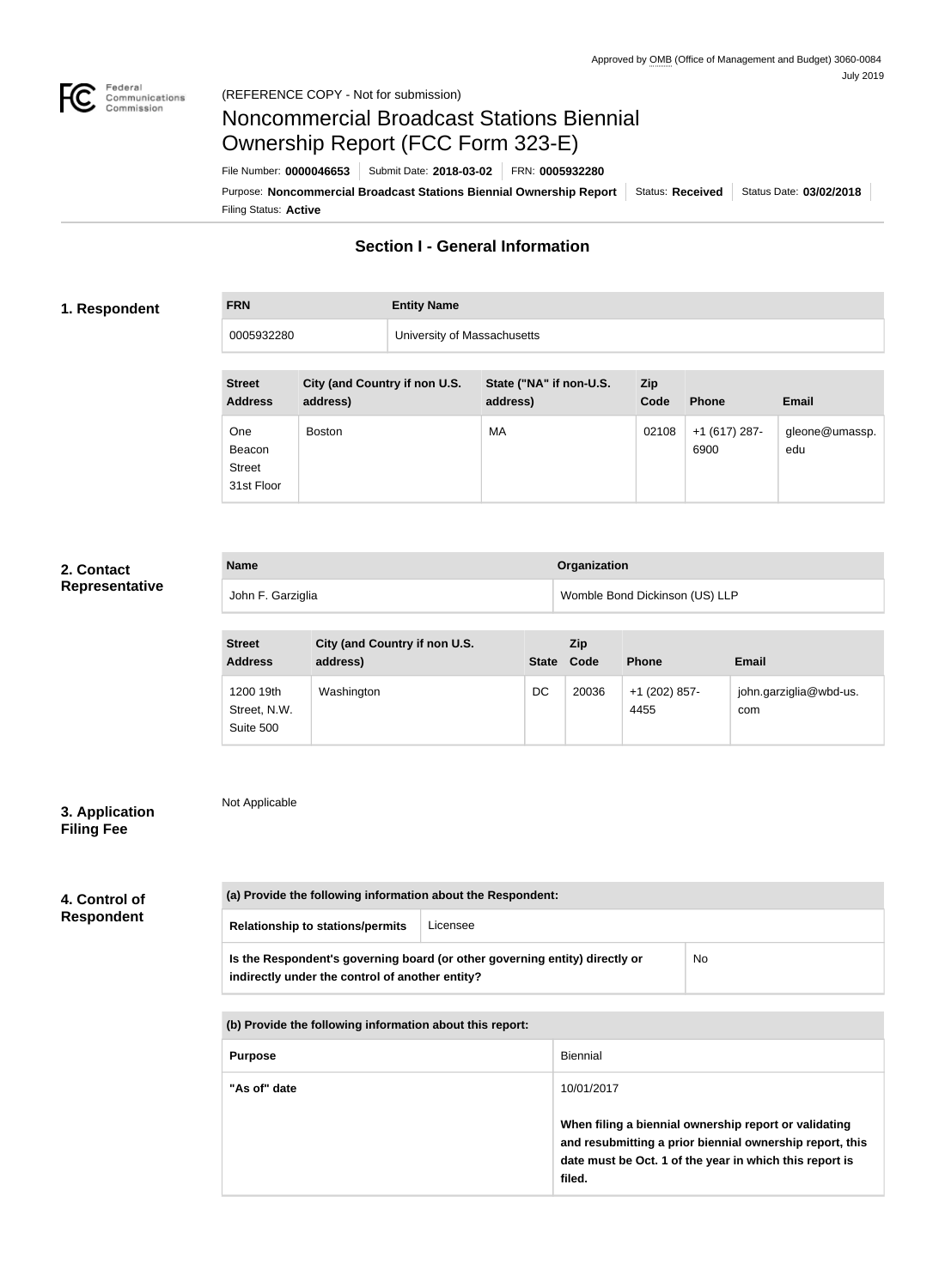### **Respondent is filing this report to cover the following Licensee(s) and station(s):**

| Licensee/Permittee Name     | <b>FRN</b> |
|-----------------------------|------------|
| University of Massachusetts | 0005932280 |

| Fac. ID No. | <b>Call Sign</b> | <b>City</b>       | <b>State</b>   | <b>Service</b> |
|-------------|------------------|-------------------|----------------|----------------|
| 8591        | <b>WFPB</b>      | <b>ORLEANS</b>    | MA             | AM             |
| 40791       | <b>WAVM</b>      | <b>MAYNARD</b>    | MA             | <b>FM</b>      |
| 66578       | WUMB-FM          | <b>BOSTON</b>     | MA             | <b>FM</b>      |
| 69057       | WFPB-FM          | <b>FALMOUTH</b>   | MA             | <b>FM</b>      |
| 69163       | <b>WBPR</b>      | <b>WORCESTER</b>  | MA             | <b>FM</b>      |
| 69184       | <b>WMUA</b>      | <b>AMHERST</b>    | MA             | <b>FM</b>      |
| 69304       | <b>WFCR</b>      | <b>AMHERST</b>    | MA             | <b>FM</b>      |
| 69407       | <b>WTKL</b>      | NORTH DARTMOUTH   | MA             | <b>FM</b>      |
| 69410       | <b>WUML</b>      | <b>LOWELL</b>     | MA             | <b>FM</b>      |
| 93889       | <b>WNEF</b>      | NEWBURYPORT       | MA             | <b>FM</b>      |
| 122278      | <b>WUMT</b>      | <b>MARSHFIELD</b> | MA             | <b>FM</b>      |
| 122279      | <b>WUMG</b>      | <b>STOW</b>       | MA             | <b>FM</b>      |
| 163899      | <b>WXNI</b>      | <b>NEWPORT</b>    | R <sub>l</sub> | <b>FM</b>      |
| 174551      | <b>WUMV</b>      | <b>MILFORD</b>    | <b>NH</b>      | <b>FM</b>      |

### **Section II – Biennial Ownership Information**

**1. 47 C.F.R. Section 73.3613 Documents**

Licensee Respondents that hold authorizations for one or more full power television, AM, and/or FM stations should list all contracts and other instruments set forth in 47 C.F.R. Section 73.3613(a) through (c) for the facility or facilities listed on this report. If the agreement is a network affiliation agreement, check the appropriate box. Otherwise, select "Other." Non-Licensee Respondents should select "Not Applicable" in response to this question.

Not Applicable.

**2. Ownership Interests**

**(a)** Ownership Interests. This Question requires Respondents to enter detailed information about ownership interests by generating a series of subforms. Answer each question on each subform. The first subform listing should be for the Respondent itself. If the Respondent is not a natural person, also list each of the officers, members of the governing board (or other governing entity), stockholders, and any other persons or entities with a direct attributable interest in the Respondent pursuant to the standards set forth in 47 C.F.R. Section 73.3555. (A "direct" interest is one that is not held through any intervening companies or entities.) List each interest holder with a direct attributable interest in the Respondent separately.

Leave the percentage of total assets (Equity Debt Plus) field blank for an interest holder unless that interest holder has an attributable interest in the Respondent solely on the basis of the Commission's Equity Debt Plus attribution standard, 47 C.F.R. Section 73.3555, Note 2(i).

In the case of vertical or indirect ownership structures, list only those interests in the Respondent that also represent an attributable interest in the Licensee(s) for which the report is being submitted.

Entities that are part of an organizational structure that includes holding companies or other forms of indirect ownership must file separate ownership reports. In such a structure do not report, or file a separate report for, any interest holder that does not have an attributable interest in the Licensee(s) for which the report is being submitted.

Please see the Instructions for further detail concerning interests that must be reported in response to this question.

The Respondent must provide an FCC Registration Number for each interest holder reported in response to this question. Please see the Instructions for detailed information and guidance concerning this requirement.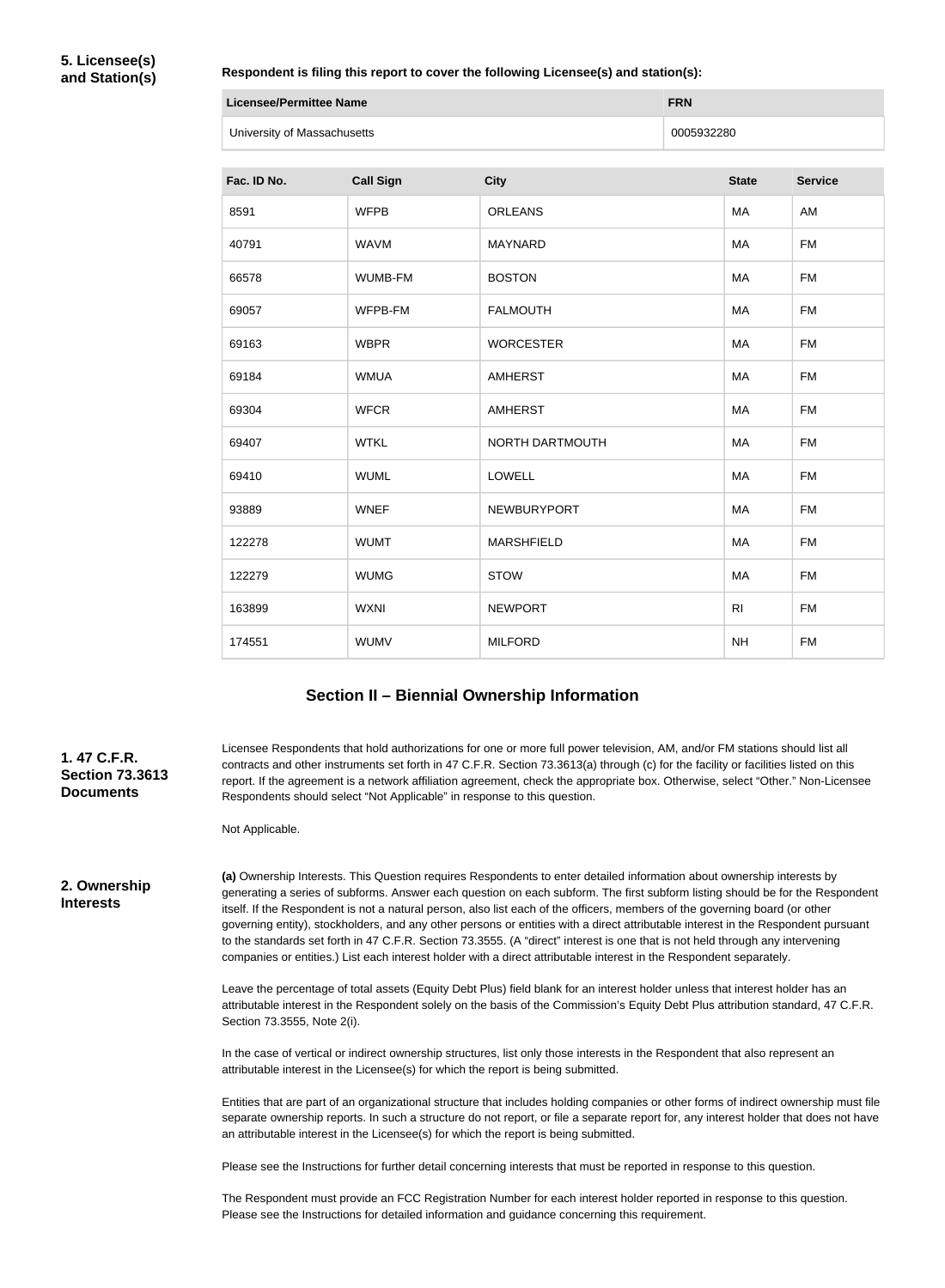| <b>Ownership Information</b>                                                                                                     |                                                         |                      |  |  |
|----------------------------------------------------------------------------------------------------------------------------------|---------------------------------------------------------|----------------------|--|--|
| <b>FRN</b>                                                                                                                       | 0005932280                                              |                      |  |  |
| <b>Entity Name</b>                                                                                                               | University of Massachusetts                             |                      |  |  |
| <b>Address</b>                                                                                                                   | PO Box                                                  |                      |  |  |
|                                                                                                                                  | <b>Street 1</b>                                         | One Beacon Street    |  |  |
|                                                                                                                                  | <b>Street 2</b>                                         | 31st Floor           |  |  |
|                                                                                                                                  | <b>City</b>                                             | <b>Boston</b>        |  |  |
|                                                                                                                                  | State ("NA" if non-U.S.<br>address)                     | MA                   |  |  |
|                                                                                                                                  | <b>Zip/Postal Code</b>                                  | 02108                |  |  |
|                                                                                                                                  | Country (if non-U.S.<br>address)                        | <b>United States</b> |  |  |
| <b>Listing Type</b>                                                                                                              | Respondent                                              |                      |  |  |
| <b>Positional Interests</b><br>(check all that apply)                                                                            | Respondent                                              |                      |  |  |
| <b>Tribal Nation or Tribal</b><br><b>Entity</b>                                                                                  | Interest holder is not a Tribal nation or Tribal entity |                      |  |  |
| <b>Interest Percentages</b>                                                                                                      | Voting                                                  | 0.0%                 |  |  |
| (enter percentage values<br>from 0.0 to 100.0)                                                                                   | <b>Equity</b>                                           | 0.0%                 |  |  |
|                                                                                                                                  | <b>Total assets (Equity Debt</b><br>Plus)               | 0.0%                 |  |  |
| Does interest holder have an attributable interest in one or more broadcast stations<br>No<br>that do not appear on this report? |                                                         |                      |  |  |

| <b>FRN</b>                                            | 9990128761                                             |                      |  |
|-------------------------------------------------------|--------------------------------------------------------|----------------------|--|
| <b>Name</b>                                           | Robert J. Manning                                      |                      |  |
| <b>Address</b>                                        | PO Box                                                 |                      |  |
|                                                       | <b>Street 1</b>                                        | One Beacon Street    |  |
|                                                       | <b>Street 2</b>                                        |                      |  |
|                                                       | <b>City</b>                                            | <b>Boston</b>        |  |
|                                                       | State ("NA" if non-U.S.<br>address)                    | MA                   |  |
|                                                       | <b>Zip/Postal Code</b>                                 | 02108                |  |
|                                                       | Country (if non-U.S.<br>address)                       | <b>United States</b> |  |
| <b>Listing Type</b>                                   | <b>Other Interest Holder</b>                           |                      |  |
| <b>Positional Interests</b><br>(check all that apply) | Member of Governing Board (or other governing entity)  |                      |  |
| <b>Principal Profession or</b><br><b>Occupation</b>   | Chair, Compensation Committee and Governance Committee |                      |  |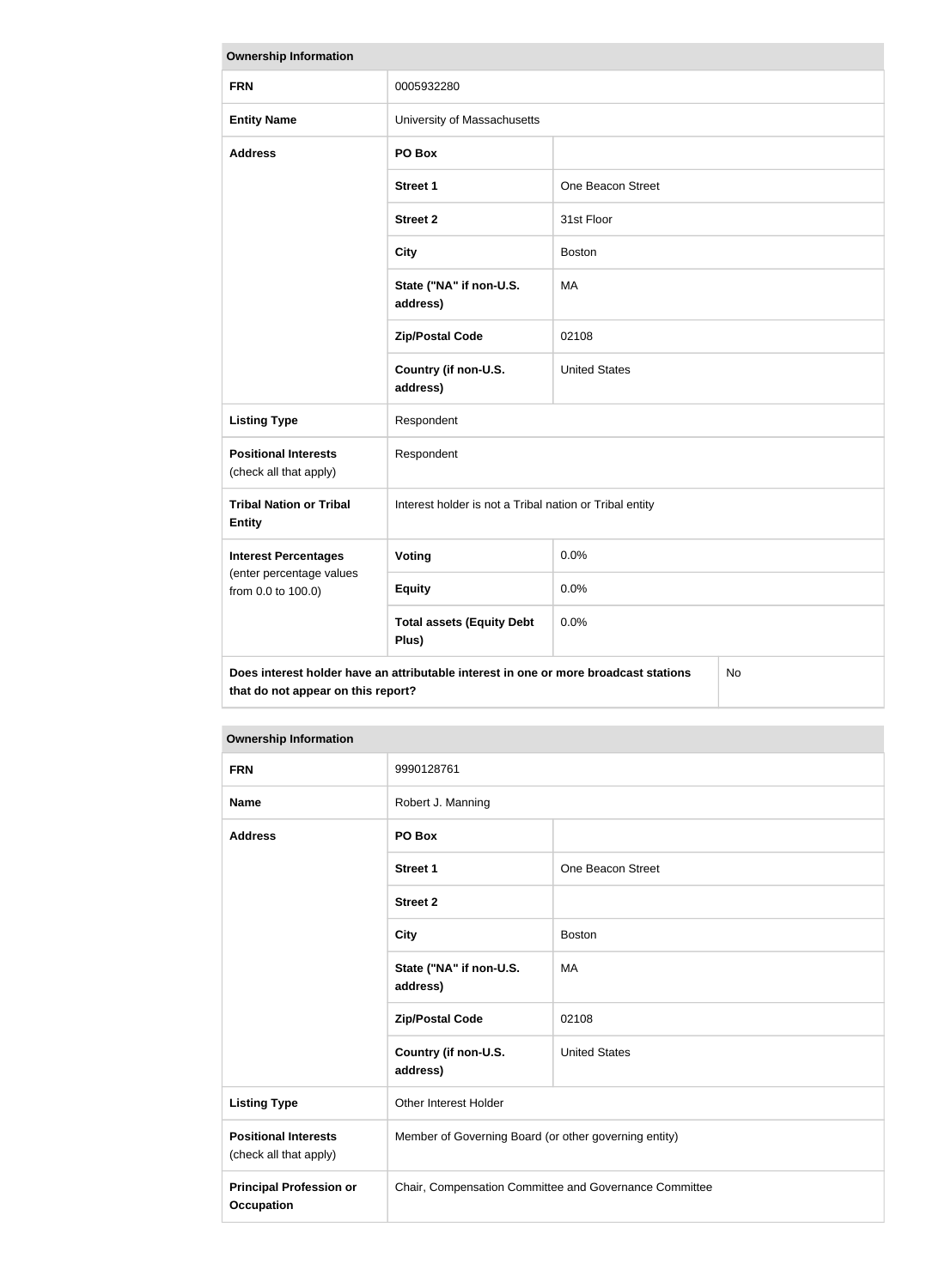| By Whom Appointed or<br><b>Elected</b>                                                     | <b>Board of Trustees</b>                  |                        |  |
|--------------------------------------------------------------------------------------------|-------------------------------------------|------------------------|--|
| Citizenship, Gender,                                                                       | <b>Citizenship</b>                        | <b>US</b>              |  |
| <b>Ethnicity, and Race</b><br><b>Information (Natural</b>                                  | <b>Gender</b>                             | Male                   |  |
| <b>Persons Only)</b>                                                                       | <b>Ethnicity</b>                          | Not Hispanic or Latino |  |
|                                                                                            | Race                                      | White                  |  |
| <b>Interest Percentages</b>                                                                | Voting                                    | $0.0\%$                |  |
| (enter percentage values<br>from 0.0 to 100.0)                                             | <b>Equity</b>                             | 0.0%                   |  |
|                                                                                            | <b>Total assets (Equity Debt</b><br>Plus) | $0.0\%$                |  |
| Does interest holder have an attributable interest in one or more broadcast stations<br>No |                                           |                        |  |

| <b>Ownership Information</b>                              |                                                       |                        |  |
|-----------------------------------------------------------|-------------------------------------------------------|------------------------|--|
| <b>FRN</b>                                                | 9990128775                                            |                        |  |
| <b>Name</b>                                               | Maria D. Furman                                       |                        |  |
| <b>Address</b>                                            | PO Box                                                |                        |  |
|                                                           | <b>Street 1</b>                                       | One Beacon Street      |  |
|                                                           | <b>Street 2</b>                                       |                        |  |
|                                                           | <b>City</b>                                           | <b>Boston</b>          |  |
|                                                           | State ("NA" if non-U.S.<br>address)                   | MA                     |  |
|                                                           | <b>Zip/Postal Code</b>                                | 02108                  |  |
|                                                           | Country (if non-U.S.<br>address)                      | <b>United States</b>   |  |
| <b>Listing Type</b>                                       | Other Interest Holder                                 |                        |  |
| <b>Positional Interests</b><br>(check all that apply)     | Member of Governing Board (or other governing entity) |                        |  |
| <b>Principal Profession or</b><br><b>Occupation</b>       | Chair, Audit Committee                                |                        |  |
| By Whom Appointed or<br><b>Elected</b>                    | <b>Board of Trustees</b>                              |                        |  |
| Citizenship, Gender,                                      | <b>Citizenship</b>                                    | <b>US</b>              |  |
| <b>Ethnicity, and Race</b><br><b>Information (Natural</b> | Gender                                                | Female                 |  |
| Persons Only)                                             | <b>Ethnicity</b>                                      | Not Hispanic or Latino |  |
|                                                           | Race                                                  | White                  |  |
| <b>Interest Percentages</b>                               | <b>Voting</b>                                         | 0.0%                   |  |
| (enter percentage values<br>from 0.0 to 100.0)            | <b>Equity</b>                                         | 0.0%                   |  |
|                                                           | <b>Total assets (Equity Debt</b><br>Plus)             | 0.0%                   |  |

### **The State**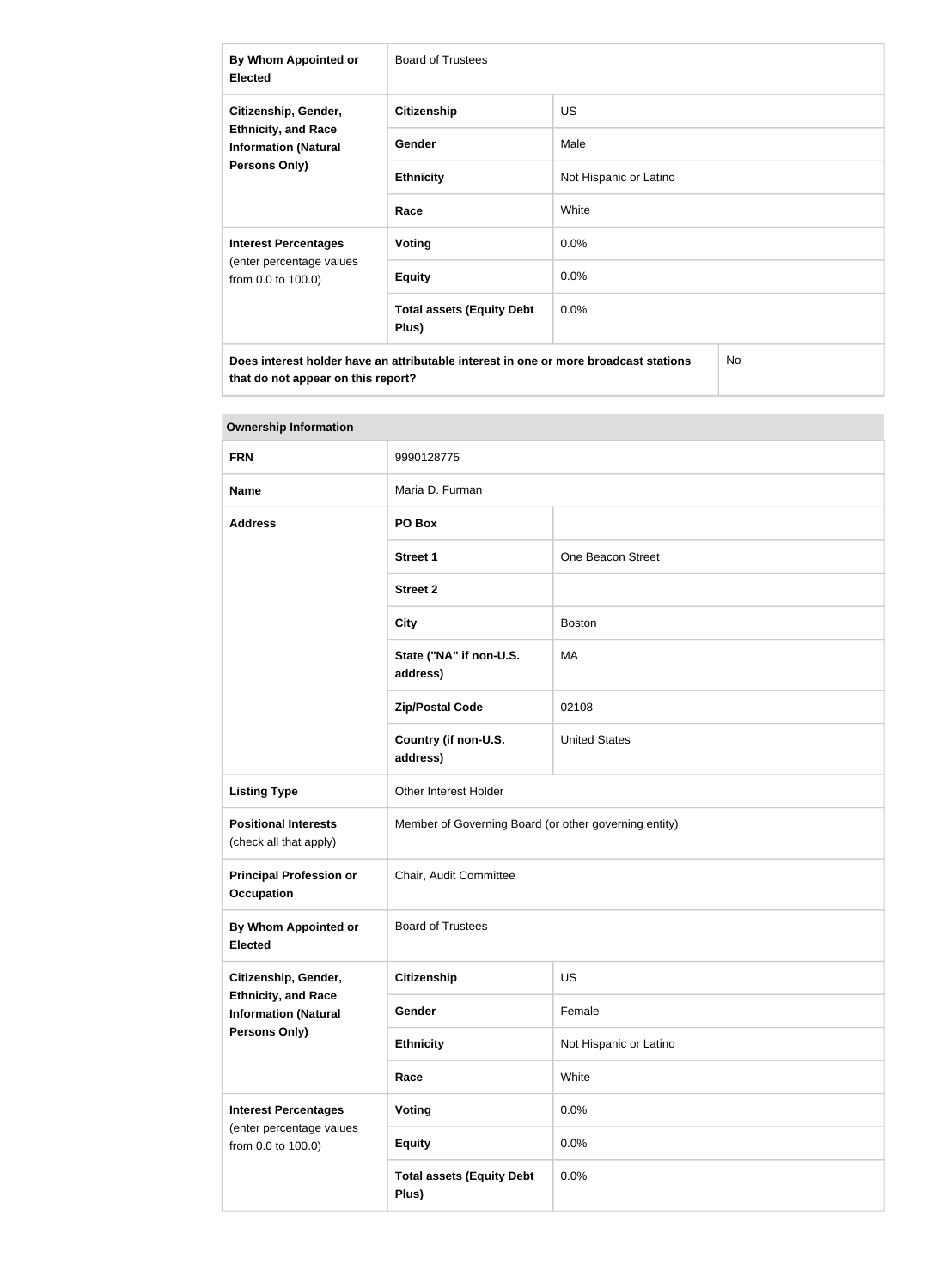**Does interest holder have an attributable interest in one or more broadcast stations that do not appear on this report?**

No

| <b>Ownership Information</b>                                                                                                     |                                                       |                        |  |  |
|----------------------------------------------------------------------------------------------------------------------------------|-------------------------------------------------------|------------------------|--|--|
| <b>FRN</b>                                                                                                                       | 9990128798                                            |                        |  |  |
| <b>Name</b>                                                                                                                      | Edward W. Collins, Jr.                                |                        |  |  |
| <b>Address</b>                                                                                                                   | PO Box                                                |                        |  |  |
|                                                                                                                                  | <b>Street 1</b>                                       | One Beacon Street      |  |  |
|                                                                                                                                  | <b>Street 2</b>                                       |                        |  |  |
|                                                                                                                                  | <b>City</b>                                           | <b>Boston</b>          |  |  |
|                                                                                                                                  | State ("NA" if non-U.S.<br>address)                   | MA                     |  |  |
|                                                                                                                                  | <b>Zip/Postal Code</b>                                | 02108                  |  |  |
|                                                                                                                                  | Country (if non-U.S.<br>address)                      | <b>United States</b>   |  |  |
| <b>Listing Type</b>                                                                                                              | Other Interest Holder                                 |                        |  |  |
| <b>Positional Interests</b><br>(check all that apply)                                                                            | Member of Governing Board (or other governing entity) |                        |  |  |
| <b>Principal Profession or</b><br><b>Occupation</b>                                                                              | Chair, Academinc and Student Affairs                  |                        |  |  |
| By Whom Appointed or<br><b>Elected</b>                                                                                           | <b>Board of Trustees</b>                              |                        |  |  |
| Citizenship, Gender,                                                                                                             | <b>Citizenship</b>                                    | US                     |  |  |
| <b>Ethnicity, and Race</b><br><b>Information (Natural</b>                                                                        | Gender                                                | Male                   |  |  |
| <b>Persons Only)</b>                                                                                                             | <b>Ethnicity</b>                                      | Not Hispanic or Latino |  |  |
|                                                                                                                                  | Race                                                  | White                  |  |  |
| <b>Interest Percentages</b><br>(enter percentage values                                                                          | <b>Voting</b>                                         | 0.0%                   |  |  |
| from 0.0 to 100.0)                                                                                                               | <b>Equity</b>                                         | 0.0%                   |  |  |
|                                                                                                                                  | <b>Total assets (Equity Debt</b><br>Plus)             | 0.0%                   |  |  |
| Does interest holder have an attributable interest in one or more broadcast stations<br>No<br>that do not appear on this report? |                                                       |                        |  |  |

| <b>FRN</b>     | 9990128799       |                   |
|----------------|------------------|-------------------|
| <b>Name</b>    | James R. Buonomo |                   |
| <b>Address</b> | PO Box           |                   |
|                | <b>Street 1</b>  | One Beacon Street |
|                | <b>Street 2</b>  |                   |
|                | City             | <b>Boston</b>     |
|                |                  |                   |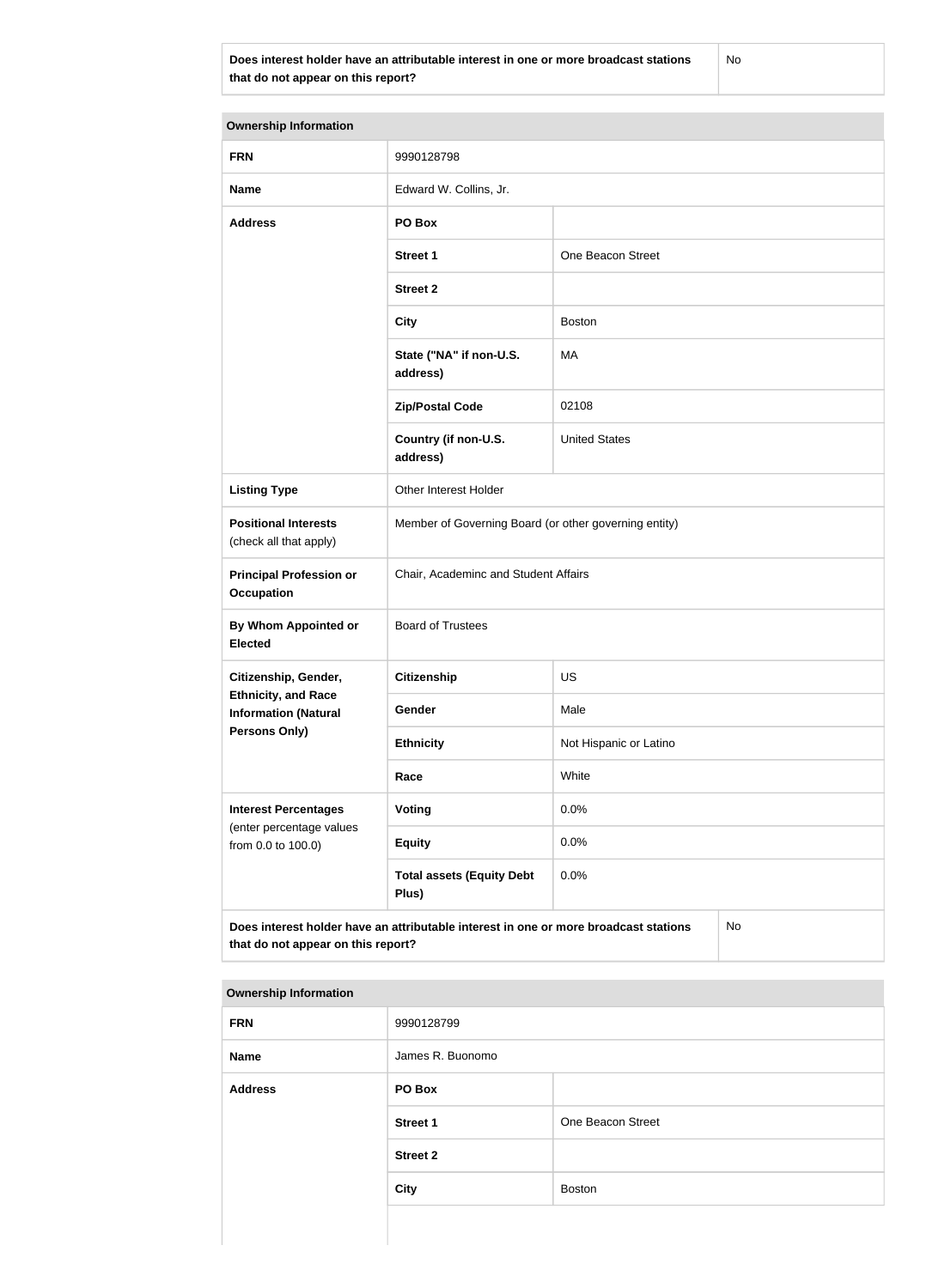|                                                           | State ("NA" if non-U.S.<br>address)                                                  | MA                     |           |
|-----------------------------------------------------------|--------------------------------------------------------------------------------------|------------------------|-----------|
|                                                           | <b>Zip/Postal Code</b>                                                               | 02108                  |           |
|                                                           | Country (if non-U.S.<br>address)                                                     | <b>United States</b>   |           |
| <b>Listing Type</b>                                       | <b>Other Interest Holder</b>                                                         |                        |           |
| <b>Positional Interests</b><br>(check all that apply)     | Member of Governing Board (or other governing entity)                                |                        |           |
| <b>Principal Profession or</b><br><b>Occupation</b>       | Chair, Committee on Administration and Finance                                       |                        |           |
| By Whom Appointed or<br><b>Elected</b>                    | <b>Board of Trustees</b>                                                             |                        |           |
| Citizenship, Gender,                                      | <b>Citizenship</b>                                                                   | <b>US</b>              |           |
| <b>Ethnicity, and Race</b><br><b>Information (Natural</b> | Gender                                                                               | Male                   |           |
| Persons Only)                                             | <b>Ethnicity</b>                                                                     | Not Hispanic or Latino |           |
|                                                           | Race                                                                                 | White                  |           |
| <b>Interest Percentages</b>                               | <b>Voting</b>                                                                        | 0.0%                   |           |
| (enter percentage values<br>from 0.0 to 100.0)            | <b>Equity</b>                                                                        | 0.0%                   |           |
|                                                           | <b>Total assets (Equity Debt</b><br>Plus)                                            | 0.0%                   |           |
| that do not appear on this report?                        | Does interest holder have an attributable interest in one or more broadcast stations |                        | <b>No</b> |

| <b>FRN</b>                                            | 9990128801                                            |                      |
|-------------------------------------------------------|-------------------------------------------------------|----------------------|
| <b>Name</b>                                           | <b>Robert Epstein</b>                                 |                      |
| <b>Address</b>                                        | PO Box                                                |                      |
|                                                       | Street 1                                              | One Beacon Street    |
|                                                       | <b>Street 2</b>                                       |                      |
|                                                       | <b>City</b>                                           | <b>Boston</b>        |
|                                                       | State ("NA" if non-U.S.<br>address)                   | MA                   |
|                                                       | <b>Zip/Postal Code</b>                                | 02108                |
|                                                       | Country (if non-U.S.<br>address)                      | <b>United States</b> |
| <b>Listing Type</b>                                   | Other Interest Holder                                 |                      |
| <b>Positional Interests</b><br>(check all that apply) | Member of Governing Board (or other governing entity) |                      |
| <b>Principal Profession or</b><br><b>Occupation</b>   | President and CEO Horizon Beverage Group              |                      |
| <b>By Whom Appointed or</b><br><b>Elected</b>         | <b>Board of Trustees</b>                              |                      |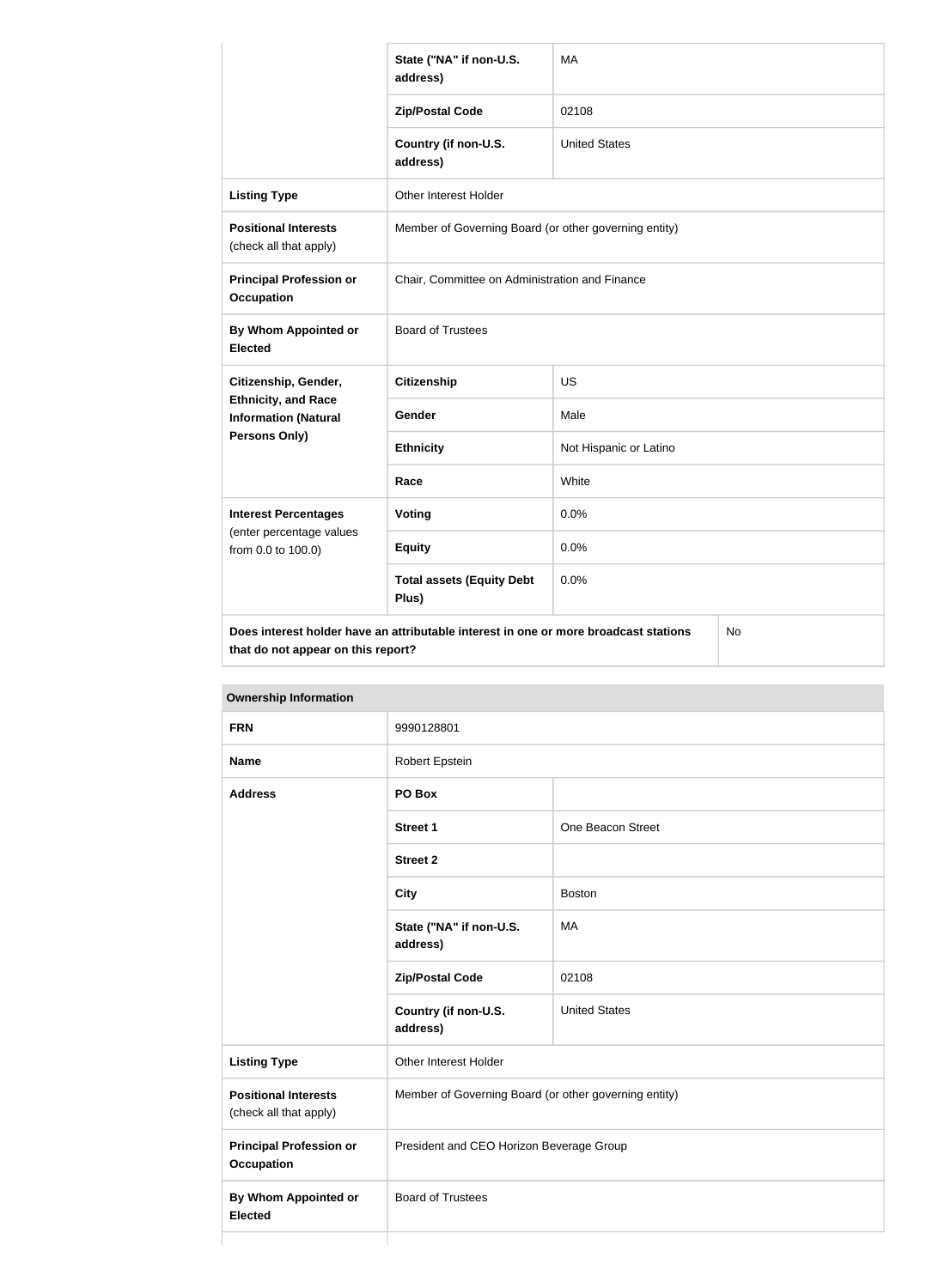| Citizenship, Gender,<br><b>Ethnicity, and Race</b> | <b>Citizenship</b>                                                                   | <b>US</b>              |     |
|----------------------------------------------------|--------------------------------------------------------------------------------------|------------------------|-----|
| <b>Information (Natural</b><br>Persons Only)       | Gender                                                                               | Male                   |     |
|                                                    | <b>Ethnicity</b>                                                                     | Not Hispanic or Latino |     |
|                                                    | Race                                                                                 | White                  |     |
| <b>Interest Percentages</b>                        | Voting                                                                               | $0.0\%$                |     |
| (enter percentage values<br>from 0.0 to 100.0)     | <b>Equity</b>                                                                        | $0.0\%$                |     |
|                                                    | <b>Total assets (Equity Debt</b><br>Plus)                                            | $0.0\%$                |     |
|                                                    | Does interest holder have an attributable interest in one or more broadcast stations |                        | No. |

| <b>FRN</b>                                                | 9990128802                                                                           |                        |           |
|-----------------------------------------------------------|--------------------------------------------------------------------------------------|------------------------|-----------|
| <b>Name</b>                                               | David G. Fubini                                                                      |                        |           |
| <b>Address</b>                                            | PO Box                                                                               |                        |           |
|                                                           | <b>Street 1</b>                                                                      | One Beacon Street      |           |
|                                                           | <b>Street 2</b>                                                                      |                        |           |
|                                                           | <b>City</b>                                                                          | <b>Boston</b>          |           |
|                                                           | State ("NA" if non-U.S.<br>address)                                                  | MA                     |           |
|                                                           | <b>Zip/Postal Code</b>                                                               | 02108                  |           |
|                                                           | Country (if non-U.S.<br>address)                                                     | <b>United States</b>   |           |
| <b>Listing Type</b>                                       | Other Interest Holder                                                                |                        |           |
| <b>Positional Interests</b><br>(check all that apply)     | Member of Governing Board (or other governing entity)                                |                        |           |
| <b>Principal Profession or</b><br>Occupation              | Director Emeritus, McKinsey and Company                                              |                        |           |
| <b>By Whom Appointed or</b><br><b>Elected</b>             | <b>Board of Trustees</b>                                                             |                        |           |
| Citizenship, Gender,                                      | Citizenship                                                                          | US                     |           |
| <b>Ethnicity, and Race</b><br><b>Information (Natural</b> | <b>Gender</b>                                                                        | Male                   |           |
| <b>Persons Only)</b>                                      | <b>Ethnicity</b>                                                                     | Not Hispanic or Latino |           |
|                                                           | Race                                                                                 | White                  |           |
| <b>Interest Percentages</b>                               | <b>Voting</b>                                                                        | 0.0%                   |           |
| (enter percentage values<br>from 0.0 to 100.0)            | <b>Equity</b>                                                                        | 0.0%                   |           |
|                                                           | <b>Total assets (Equity Debt</b><br>Plus)                                            | 0.0%                   |           |
| that do not appear on this report?                        | Does interest holder have an attributable interest in one or more broadcast stations |                        | <b>No</b> |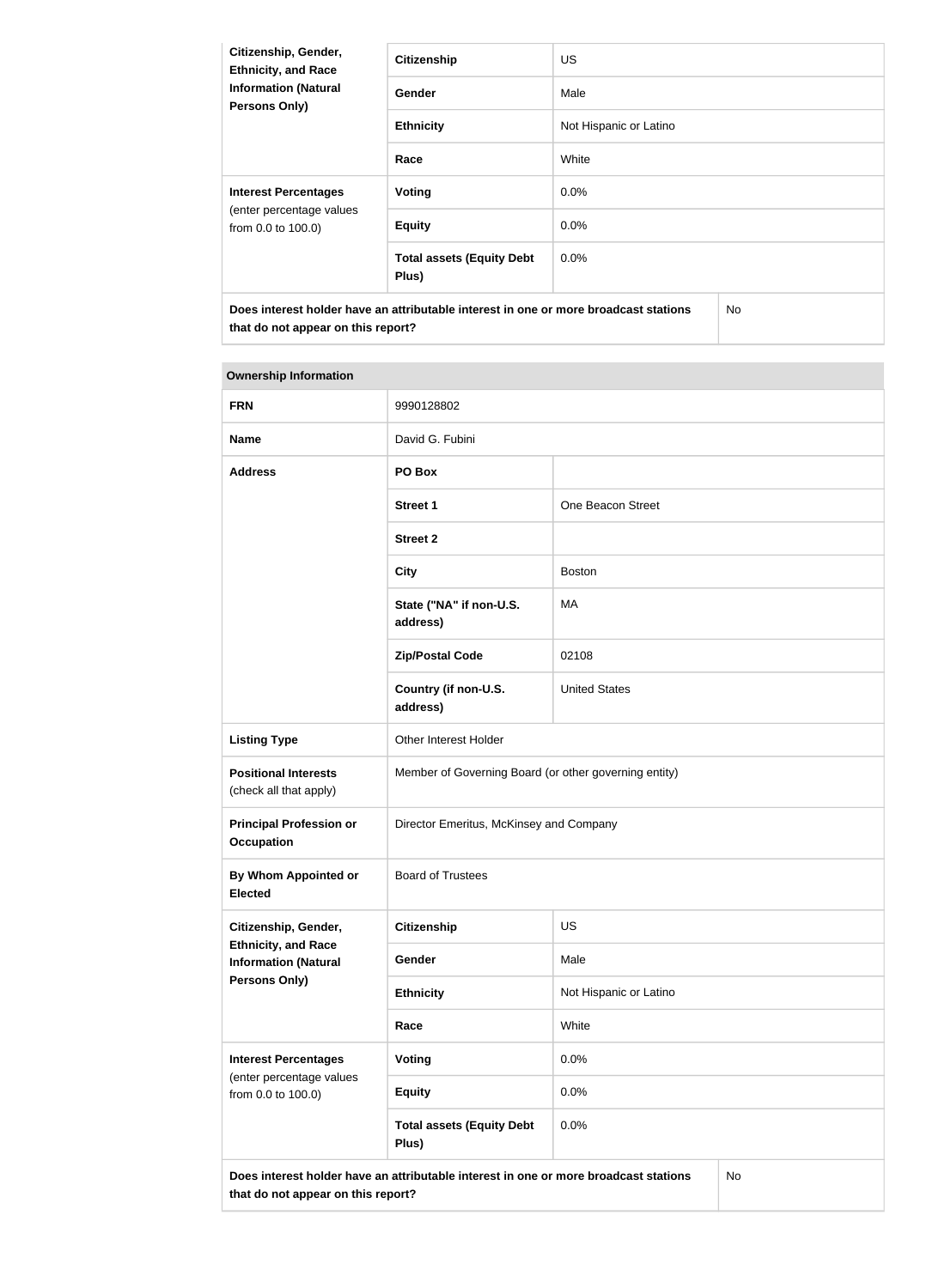| <b>Ownership Information</b>                              |                                                                                      |                        |           |
|-----------------------------------------------------------|--------------------------------------------------------------------------------------|------------------------|-----------|
| <b>FRN</b>                                                | 9990128804                                                                           |                        |           |
| <b>Name</b>                                               | Michael V. O'Brien                                                                   |                        |           |
| <b>Address</b>                                            | PO Box                                                                               |                        |           |
|                                                           | <b>Street 1</b>                                                                      | One Beacon Street      |           |
|                                                           | <b>Street 2</b>                                                                      |                        |           |
|                                                           | <b>City</b>                                                                          | <b>Boston</b>          |           |
|                                                           | State ("NA" if non-U.S.<br>address)                                                  | MA                     |           |
|                                                           | <b>Zip/Postal Code</b>                                                               | 02108                  |           |
|                                                           | Country (if non-U.S.<br>address)                                                     | <b>United States</b>   |           |
| <b>Listing Type</b>                                       | Other Interest Holder                                                                |                        |           |
| <b>Positional Interests</b><br>(check all that apply)     | Member of Governing Board (or other governing entity)                                |                        |           |
| <b>Principal Profession or</b><br><b>Occupation</b>       | <b>Executive VP WinnCompanies</b>                                                    |                        |           |
| By Whom Appointed or<br><b>Elected</b>                    | <b>Board of Directors</b>                                                            |                        |           |
| Citizenship, Gender,                                      | <b>Citizenship</b>                                                                   | <b>US</b>              |           |
| <b>Ethnicity, and Race</b><br><b>Information (Natural</b> | Gender                                                                               | Male                   |           |
| Persons Only)                                             | <b>Ethnicity</b>                                                                     | Not Hispanic or Latino |           |
|                                                           | Race                                                                                 | White                  |           |
| <b>Interest Percentages</b>                               | <b>Voting</b>                                                                        | 0.0%                   |           |
| (enter percentage values<br>from 0.0 to 100.0)            | <b>Equity</b>                                                                        | 0.0%                   |           |
|                                                           | <b>Total assets (Equity Debt</b><br>Plus)                                            | 0.0%                   |           |
| that do not appear on this report?                        | Does interest holder have an attributable interest in one or more broadcast stations |                        | <b>No</b> |

| <b>Ownership Information</b> |                                     |                   |
|------------------------------|-------------------------------------|-------------------|
| <b>FRN</b>                   | 9990128806                          |                   |
| <b>Name</b>                  | Kerri E. Osterhaus-Houle            |                   |
| <b>Address</b>               | PO Box                              |                   |
|                              | <b>Street 1</b>                     | One Beacon Street |
|                              | <b>Street 2</b>                     |                   |
|                              | <b>City</b>                         | <b>Boston</b>     |
|                              | State ("NA" if non-U.S.<br>address) | MA                |
|                              | <b>Zip/Postal Code</b>              | 02108             |
|                              |                                     |                   |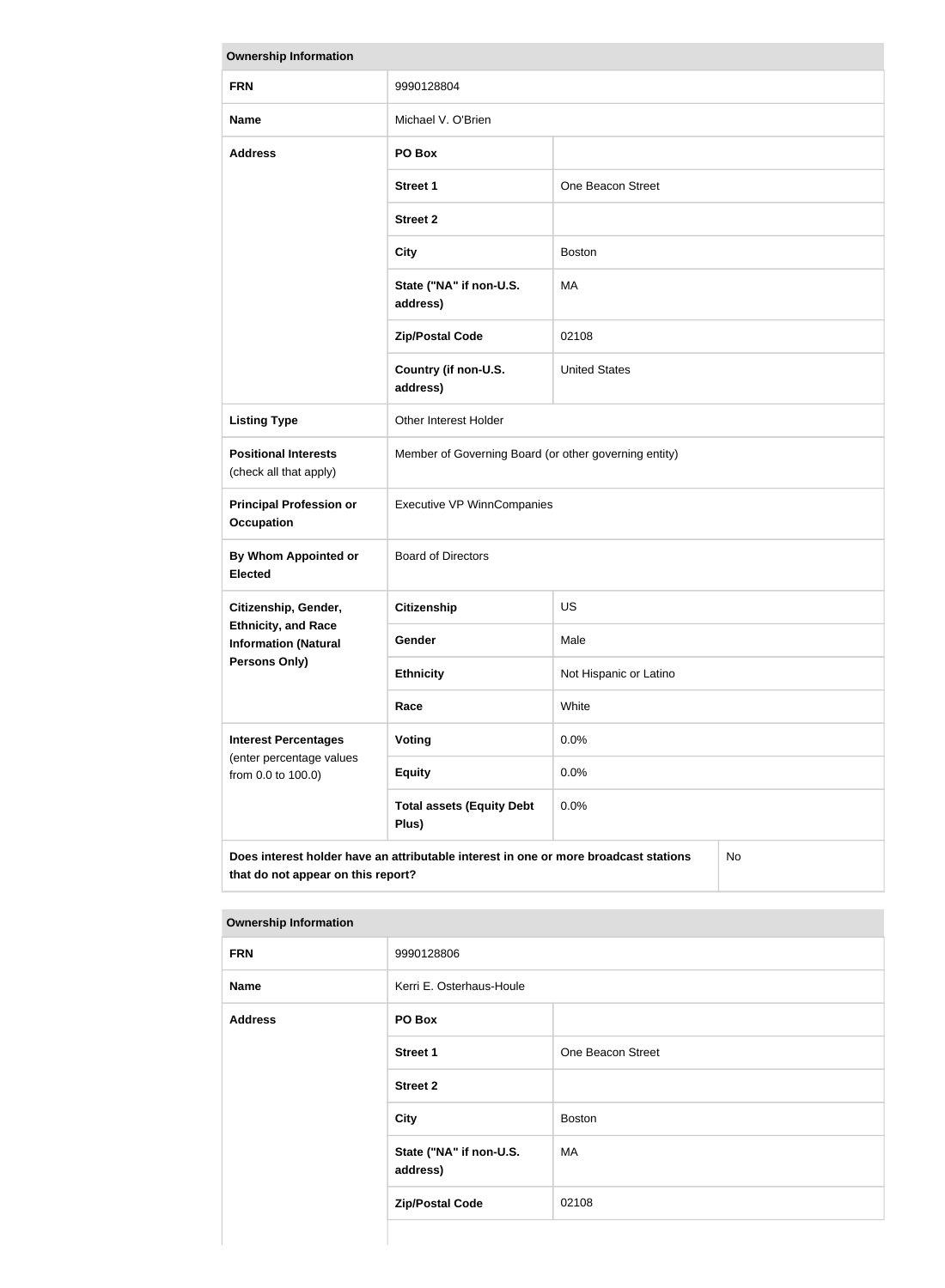|                                                           | Country (if non-U.S.<br>address)                                                     | <b>United States</b>   |    |
|-----------------------------------------------------------|--------------------------------------------------------------------------------------|------------------------|----|
| <b>Listing Type</b>                                       | Other Interest Holder                                                                |                        |    |
| <b>Positional Interests</b><br>(check all that apply)     | Member of Governing Board (or other governing entity)                                |                        |    |
| <b>Principal Profession or</b><br><b>Occupation</b>       | Partner, Women's Health of Central Mass, PC                                          |                        |    |
| By Whom Appointed or<br><b>Elected</b>                    | <b>Board of Trustees</b>                                                             |                        |    |
| Citizenship, Gender,                                      | <b>Citizenship</b>                                                                   | <b>US</b>              |    |
| <b>Ethnicity, and Race</b><br><b>Information (Natural</b> | <b>Gender</b>                                                                        | Female                 |    |
| Persons Only)                                             | <b>Ethnicity</b>                                                                     | Not Hispanic or Latino |    |
|                                                           | Race                                                                                 | White                  |    |
| <b>Interest Percentages</b>                               | Voting                                                                               | 0.0%                   |    |
| (enter percentage values<br>from 0.0 to 100.0)            | <b>Equity</b>                                                                        | 0.0%                   |    |
|                                                           | <b>Total assets (Equity Debt</b><br>Plus)                                            | 0.0%                   |    |
|                                                           | Does interest holder have an attributable interest in one or more broadcast stations |                        | No |

**that do not appear on this report?**

No

| <b>FRN</b>                                                                        | 9990128808                                            |                      |
|-----------------------------------------------------------------------------------|-------------------------------------------------------|----------------------|
| <b>Name</b>                                                                       | Mari K. Paris Jeffries                                |                      |
| <b>Address</b>                                                                    | PO Box                                                |                      |
|                                                                                   | <b>Street 1</b>                                       | One Beacon Street    |
|                                                                                   | <b>Street 2</b>                                       |                      |
|                                                                                   | <b>City</b>                                           | <b>Boston</b>        |
|                                                                                   | State ("NA" if non-U.S.<br>address)                   | MA                   |
|                                                                                   | <b>Zip/Postal Code</b>                                | 02108                |
|                                                                                   | Country (if non-U.S.<br>address)                      | <b>United States</b> |
| <b>Listing Type</b>                                                               | Other Interest Holder                                 |                      |
| <b>Positional Interests</b><br>(check all that apply)                             | Member of Governing Board (or other governing entity) |                      |
| <b>Principal Profession or</b><br><b>Occupation</b>                               | <b>Executive Director Parenting Journey</b>           |                      |
| <b>By Whom Appointed or</b><br><b>Elected</b>                                     | <b>Board of Trustees</b>                              |                      |
| Citizenship, Gender,                                                              | <b>Citizenship</b>                                    | US                   |
| <b>Ethnicity, and Race</b><br><b>Information (Natural</b><br><b>Persons Only)</b> | Gender                                                | Male                 |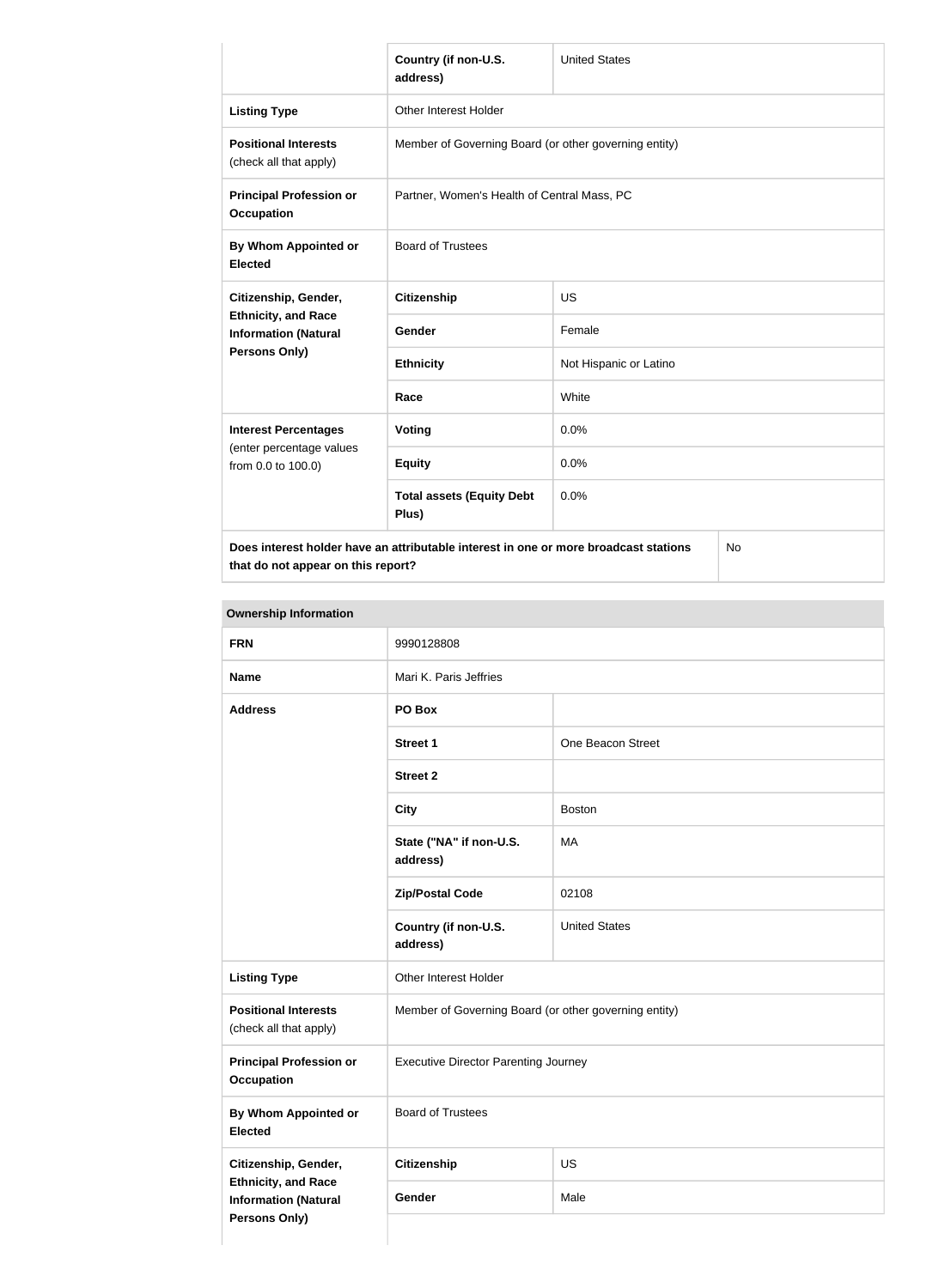|                                                | <b>Ethnicity</b>                                                                     | Not Hispanic or Latino           |     |
|------------------------------------------------|--------------------------------------------------------------------------------------|----------------------------------|-----|
|                                                | Race                                                                                 | <b>Black or African American</b> |     |
| <b>Interest Percentages</b>                    | Voting                                                                               | $0.0\%$                          |     |
| (enter percentage values<br>from 0.0 to 100.0) | <b>Equity</b>                                                                        | $0.0\%$                          |     |
|                                                | <b>Total assets (Equity Debt</b><br>Plus)                                            | $0.0\%$                          |     |
| that do not appear on this report?             | Does interest holder have an attributable interest in one or more broadcast stations |                                  | No. |

| <b>FRN</b>                                                | 9990128813                                                                           |                        |    |
|-----------------------------------------------------------|--------------------------------------------------------------------------------------|------------------------|----|
| <b>Name</b>                                               | R. Norman Peters                                                                     |                        |    |
| <b>Address</b>                                            | PO Box                                                                               |                        |    |
|                                                           | <b>Street 1</b>                                                                      | One Beacon Street      |    |
|                                                           | <b>Street 2</b>                                                                      |                        |    |
|                                                           | <b>City</b>                                                                          | <b>Boston</b>          |    |
|                                                           | State ("NA" if non-U.S.<br>address)                                                  | <b>MA</b>              |    |
|                                                           | <b>Zip/Postal Code</b>                                                               | 02108                  |    |
|                                                           | Country (if non-U.S.<br>address)                                                     | <b>United States</b>   |    |
| <b>Listing Type</b>                                       | Other Interest Holder                                                                |                        |    |
| <b>Positional Interests</b><br>(check all that apply)     | Member of Governing Board (or other governing entity)                                |                        |    |
| <b>Principal Profession or</b><br><b>Occupation</b>       | Founding Partner, Peters and Sowyrda                                                 |                        |    |
| By Whom Appointed or<br><b>Elected</b>                    | <b>Board of Trustees</b>                                                             |                        |    |
| Citizenship, Gender,                                      | <b>Citizenship</b>                                                                   | US                     |    |
| <b>Ethnicity, and Race</b><br><b>Information (Natural</b> | Gender                                                                               | Male                   |    |
| <b>Persons Only)</b>                                      | <b>Ethnicity</b>                                                                     | Not Hispanic or Latino |    |
|                                                           | Race                                                                                 | White                  |    |
| <b>Interest Percentages</b><br>(enter percentage values   | Voting                                                                               | 0.0%                   |    |
| from 0.0 to 100.0)                                        | <b>Equity</b>                                                                        | 0.0%                   |    |
|                                                           | <b>Total assets (Equity Debt</b><br>Plus)                                            | 0.0%                   |    |
| that do not appear on this report?                        | Does interest holder have an attributable interest in one or more broadcast stations |                        | No |

|  | <b>FRN</b> | $\overline{\phantom{a}}$ |
|--|------------|--------------------------|
|--|------------|--------------------------|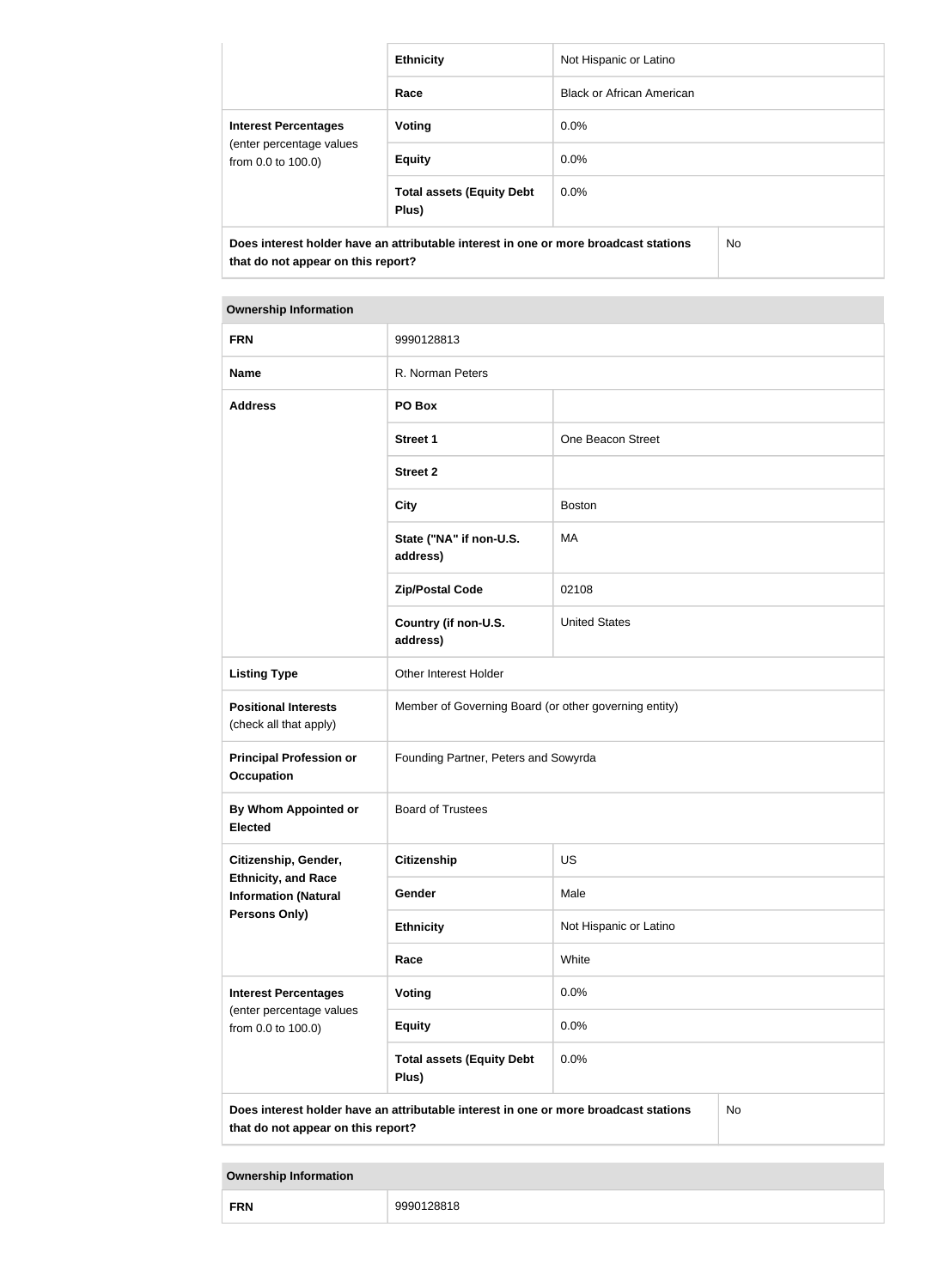| <b>Name</b>                                               | James A. Peyser                                                                      |                        |    |
|-----------------------------------------------------------|--------------------------------------------------------------------------------------|------------------------|----|
| <b>Address</b>                                            | PO Box                                                                               |                        |    |
|                                                           | <b>Street 1</b>                                                                      | One Beacon Street      |    |
|                                                           | <b>Street 2</b>                                                                      |                        |    |
|                                                           | <b>City</b>                                                                          | <b>Boston</b>          |    |
|                                                           | State ("NA" if non-U.S.<br>address)                                                  | MA                     |    |
|                                                           | <b>Zip/Postal Code</b>                                                               | 02108                  |    |
|                                                           | Country (if non-U.S.<br>address)                                                     | <b>United States</b>   |    |
| <b>Listing Type</b>                                       | Other Interest Holder                                                                |                        |    |
| <b>Positional Interests</b><br>(check all that apply)     | Member of Governing Board (or other governing entity)                                |                        |    |
| <b>Principal Profession or</b><br><b>Occupation</b>       | Secretary of Education, Commonwealth of Massachusetts                                |                        |    |
| By Whom Appointed or<br><b>Elected</b>                    | <b>Board of Trustees</b>                                                             |                        |    |
| Citizenship, Gender,                                      | <b>Citizenship</b>                                                                   | US                     |    |
| <b>Ethnicity, and Race</b><br><b>Information (Natural</b> | Gender                                                                               | Male                   |    |
| <b>Persons Only)</b>                                      | <b>Ethnicity</b>                                                                     | Not Hispanic or Latino |    |
|                                                           | Race                                                                                 | White                  |    |
| <b>Interest Percentages</b><br>(enter percentage values   | <b>Voting</b>                                                                        | 0.0%                   |    |
| from 0.0 to 100.0)                                        | <b>Equity</b>                                                                        | 0.0%                   |    |
|                                                           | <b>Total assets (Equity Debt</b><br>Plus)                                            | 0.0%                   |    |
| that do not appear on this report?                        | Does interest holder have an attributable interest in one or more broadcast stations |                        | No |

| <b>Ownership Information</b> |                                     |                      |  |
|------------------------------|-------------------------------------|----------------------|--|
| <b>FRN</b>                   | 9990128819                          |                      |  |
| <b>Name</b>                  | Elizabeth D. Scheibel               |                      |  |
| <b>Address</b>               | PO Box                              |                      |  |
|                              | <b>Street 1</b>                     | One Beacon Street    |  |
|                              | <b>Street 2</b>                     |                      |  |
|                              | <b>City</b>                         | <b>Boston</b>        |  |
|                              | State ("NA" if non-U.S.<br>address) | МA                   |  |
|                              | <b>Zip/Postal Code</b>              | 02108                |  |
|                              | Country (if non-U.S.<br>address)    | <b>United States</b> |  |
| <b>Listing Type</b>          | Other Interest Holder               |                      |  |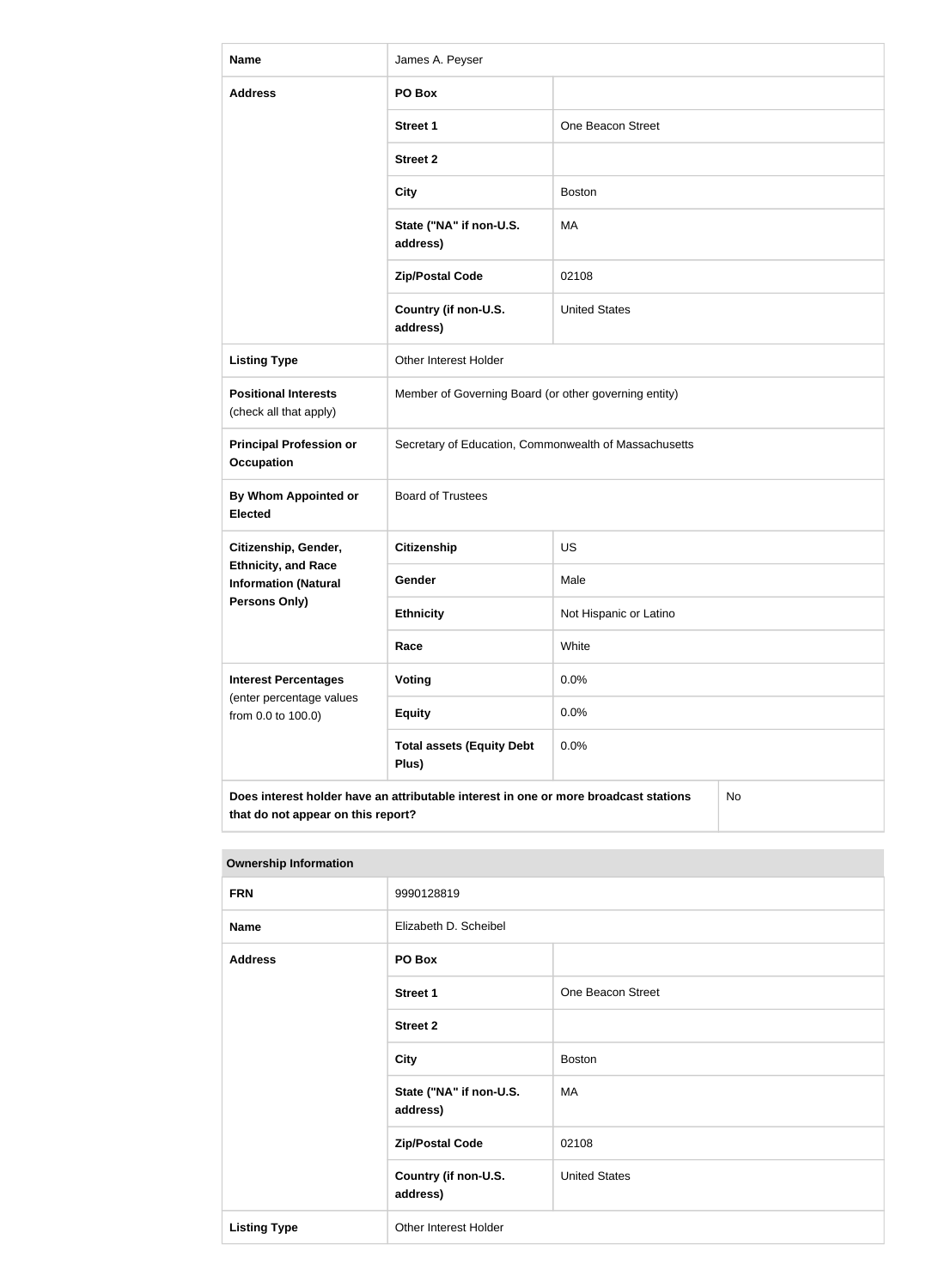| <b>Positional Interests</b><br>(check all that apply)                                               | Member of Governing Board (or other governing entity) |                        |
|-----------------------------------------------------------------------------------------------------|-------------------------------------------------------|------------------------|
| <b>Principal Profession or</b><br><b>Occupation</b>                                                 | Legal Consultant                                      |                        |
| By Whom Appointed or<br><b>Elected</b>                                                              | <b>Board of Trustees</b>                              |                        |
| Citizenship, Gender,<br><b>Ethnicity, and Race</b><br><b>Information (Natural</b>                   | Citizenship                                           | US                     |
|                                                                                                     | <b>Gender</b>                                         | Female                 |
| <b>Persons Only)</b>                                                                                | <b>Ethnicity</b>                                      | Not Hispanic or Latino |
|                                                                                                     | Race                                                  | White                  |
| <b>Interest Percentages</b>                                                                         | <b>Voting</b>                                         | 0.0%                   |
| (enter percentage values<br>from 0.0 to 100.0)                                                      | <b>Equity</b>                                         | 0.0%                   |
|                                                                                                     | <b>Total assets (Equity Debt</b><br>Plus)             | 0.0%                   |
| $N_{\rm A}$<br>Dees interest kelder keus en ettrikutekle interest in ens er mers kreedeset stetiens |                                                       |                        |

**Does interest holder have an attributable interest in one or more broadcast stations that do not appear on this report?**

No

| <b>FRN</b>                                                | 9990128823                                            |                                  |
|-----------------------------------------------------------|-------------------------------------------------------|----------------------------------|
| <b>Name</b>                                               | Henry M. Thomas, III.                                 |                                  |
| <b>Address</b>                                            | PO Box                                                |                                  |
|                                                           | <b>Street 1</b>                                       | One Beacon Street                |
|                                                           | <b>Street 2</b>                                       |                                  |
|                                                           | <b>City</b>                                           | <b>Boston</b>                    |
|                                                           | State ("NA" if non-U.S.<br>address)                   | MA                               |
|                                                           | <b>Zip/Postal Code</b>                                | 02108                            |
|                                                           | Country (if non-U.S.<br>address)                      | <b>United States</b>             |
| <b>Listing Type</b>                                       | Other Interest Holder                                 |                                  |
| <b>Positional Interests</b><br>(check all that apply)     | Member of Governing Board (or other governing entity) |                                  |
| <b>Principal Profession or</b><br><b>Occupation</b>       | President and CEO, Urban League of Springfield, Inc.  |                                  |
| By Whom Appointed or<br><b>Elected</b>                    | <b>Board of Trustees</b>                              |                                  |
| Citizenship, Gender,                                      | <b>Citizenship</b>                                    | US                               |
| <b>Ethnicity, and Race</b><br><b>Information (Natural</b> | Gender                                                | Male                             |
| <b>Persons Only)</b>                                      | <b>Ethnicity</b>                                      | Not Hispanic or Latino           |
|                                                           | Race                                                  | <b>Black or African American</b> |
| <b>Interest Percentages</b>                               | Voting                                                | 0.0%                             |
| (enter percentage values                                  |                                                       |                                  |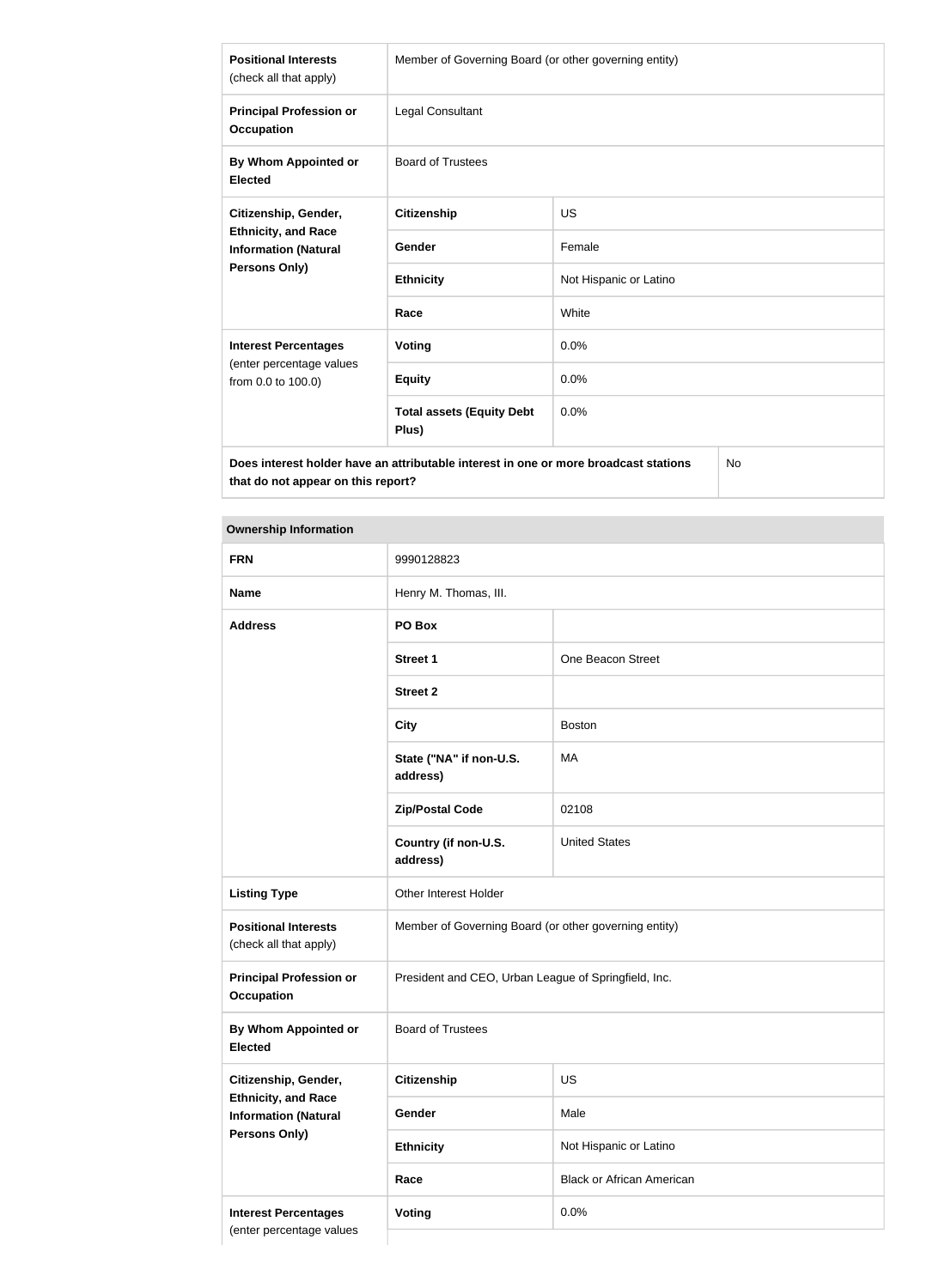| from 0.0 to 100.0)                                                                         | <b>Equity</b>                             | $0.0\%$ |  |
|--------------------------------------------------------------------------------------------|-------------------------------------------|---------|--|
|                                                                                            | <b>Total assets (Equity Debt</b><br>Plus) | $0.0\%$ |  |
| Does interest holder have an attributable interest in one or more broadcast stations<br>No |                                           |         |  |

| DOES INCRESI NORDER NAVE AN AUTHORIZIE INCRESI IN ONE OF MOTOR DIGIOASI SIANONS |  |
|---------------------------------------------------------------------------------|--|
| that do not appear on this report?                                              |  |

| <b>Ownership Information</b>                                                                                                            |                                                       |                        |  |
|-----------------------------------------------------------------------------------------------------------------------------------------|-------------------------------------------------------|------------------------|--|
| <b>FRN</b>                                                                                                                              | 9990128826                                            |                        |  |
| <b>Name</b>                                                                                                                             | Charles F. Wu                                         |                        |  |
| <b>Address</b>                                                                                                                          | PO Box                                                |                        |  |
|                                                                                                                                         | <b>Street 1</b>                                       | One Beacon Street      |  |
|                                                                                                                                         | <b>Street 2</b>                                       |                        |  |
|                                                                                                                                         | <b>City</b>                                           | <b>Boston</b>          |  |
|                                                                                                                                         | State ("NA" if non-U.S.<br>address)                   | <b>MA</b>              |  |
|                                                                                                                                         | <b>Zip/Postal Code</b>                                | 02108                  |  |
|                                                                                                                                         | Country (if non-U.S.<br>address)                      | <b>United States</b>   |  |
| <b>Listing Type</b>                                                                                                                     | Other Interest Holder                                 |                        |  |
| <b>Positional Interests</b><br>(check all that apply)                                                                                   | Member of Governing Board (or other governing entity) |                        |  |
| <b>Principal Profession or</b><br><b>Occupation</b>                                                                                     | Managing Director BayNorth Capital                    |                        |  |
| By Whom Appointed or<br><b>Elected</b>                                                                                                  | <b>Board of Trustees</b>                              |                        |  |
| Citizenship, Gender,                                                                                                                    | <b>Citizenship</b>                                    | <b>US</b>              |  |
| <b>Ethnicity, and Race</b><br><b>Information (Natural</b>                                                                               | Gender                                                | Male                   |  |
| <b>Persons Only)</b>                                                                                                                    | <b>Ethnicity</b>                                      | Not Hispanic or Latino |  |
|                                                                                                                                         | Race                                                  | Asian                  |  |
| <b>Interest Percentages</b><br>(enter percentage values                                                                                 | <b>Voting</b>                                         | 0.0%                   |  |
| from 0.0 to 100.0)                                                                                                                      | <b>Equity</b>                                         | 0.0%                   |  |
|                                                                                                                                         | <b>Total assets (Equity Debt</b><br>Plus)             | 0.0%                   |  |
| Does interest holder have an attributable interest in one or more broadcast stations<br><b>No</b><br>that do not appear on this report? |                                                       |                        |  |

| <b>Ownership Information</b> |                    |                   |
|------------------------------|--------------------|-------------------|
| <b>FRN</b>                   | 9990128827         |                   |
| <b>Name</b>                  | Zunilka M. Barrett |                   |
| <b>Address</b>               | PO Box             |                   |
|                              | <b>Street 1</b>    | One Beacon Street |
|                              |                    |                   |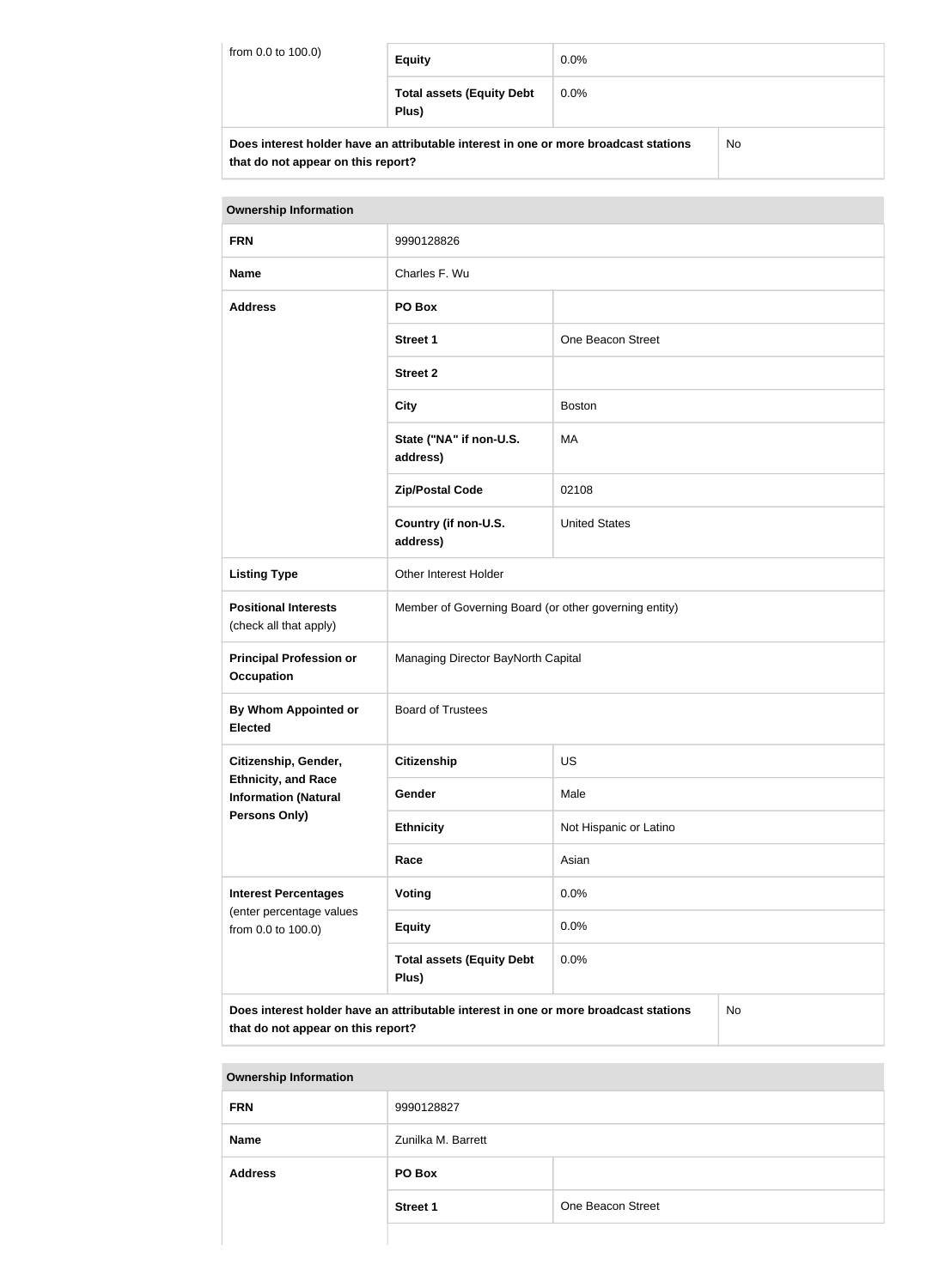|                                                           | <b>Street 2</b>                                                                            |                      |  |
|-----------------------------------------------------------|--------------------------------------------------------------------------------------------|----------------------|--|
|                                                           | <b>City</b>                                                                                | <b>Boston</b>        |  |
|                                                           | State ("NA" if non-U.S.<br>address)                                                        | MA                   |  |
|                                                           | <b>Zip/Postal Code</b>                                                                     | 02108                |  |
|                                                           | Country (if non-U.S.<br>address)                                                           | <b>United States</b> |  |
| <b>Listing Type</b>                                       | Other Interest Holder                                                                      |                      |  |
| <b>Positional Interests</b><br>(check all that apply)     | Member of Governing Board (or other governing entity)                                      |                      |  |
| <b>Principal Profession or</b><br>Occupation              | Secretary to the Board of Trustees                                                         |                      |  |
| <b>By Whom Appointed or</b><br><b>Elected</b>             | <b>Board of Trustees</b>                                                                   |                      |  |
| Citizenship, Gender,                                      | <b>Citizenship</b>                                                                         | <b>US</b>            |  |
| <b>Ethnicity, and Race</b><br><b>Information (Natural</b> | Gender                                                                                     | Female               |  |
| <b>Persons Only)</b>                                      | <b>Ethnicity</b>                                                                           | Hispanic or Latino   |  |
|                                                           | White<br>Race                                                                              |                      |  |
| <b>Interest Percentages</b>                               | Voting                                                                                     | 0.0%                 |  |
| (enter percentage values<br>from 0.0 to 100.0)            | <b>Equity</b>                                                                              | 0.0%                 |  |
|                                                           | <b>Total assets (Equity Debt</b><br>Plus)                                                  | 0.0%                 |  |
| that do not appear on this report?                        | Does interest holder have an attributable interest in one or more broadcast stations<br>No |                      |  |

| <b>FRN</b>                                            | 9990128829                                            |                      |
|-------------------------------------------------------|-------------------------------------------------------|----------------------|
| <b>Name</b>                                           | Derek Dunlea                                          |                      |
| <b>Address</b>                                        | PO Box                                                |                      |
|                                                       | <b>Street 1</b>                                       | One Beacon Street    |
|                                                       | <b>Street 2</b>                                       |                      |
|                                                       | <b>City</b>                                           | <b>Boston</b>        |
|                                                       | State ("NA" if non-U.S.<br>address)                   | <b>MA</b>            |
|                                                       | <b>Zip/Postal Code</b>                                | 02108                |
|                                                       | Country (if non-U.S.<br>address)                      | <b>United States</b> |
| <b>Listing Type</b>                                   | Other Interest Holder                                 |                      |
| <b>Positional Interests</b><br>(check all that apply) | Member of Governing Board (or other governing entity) |                      |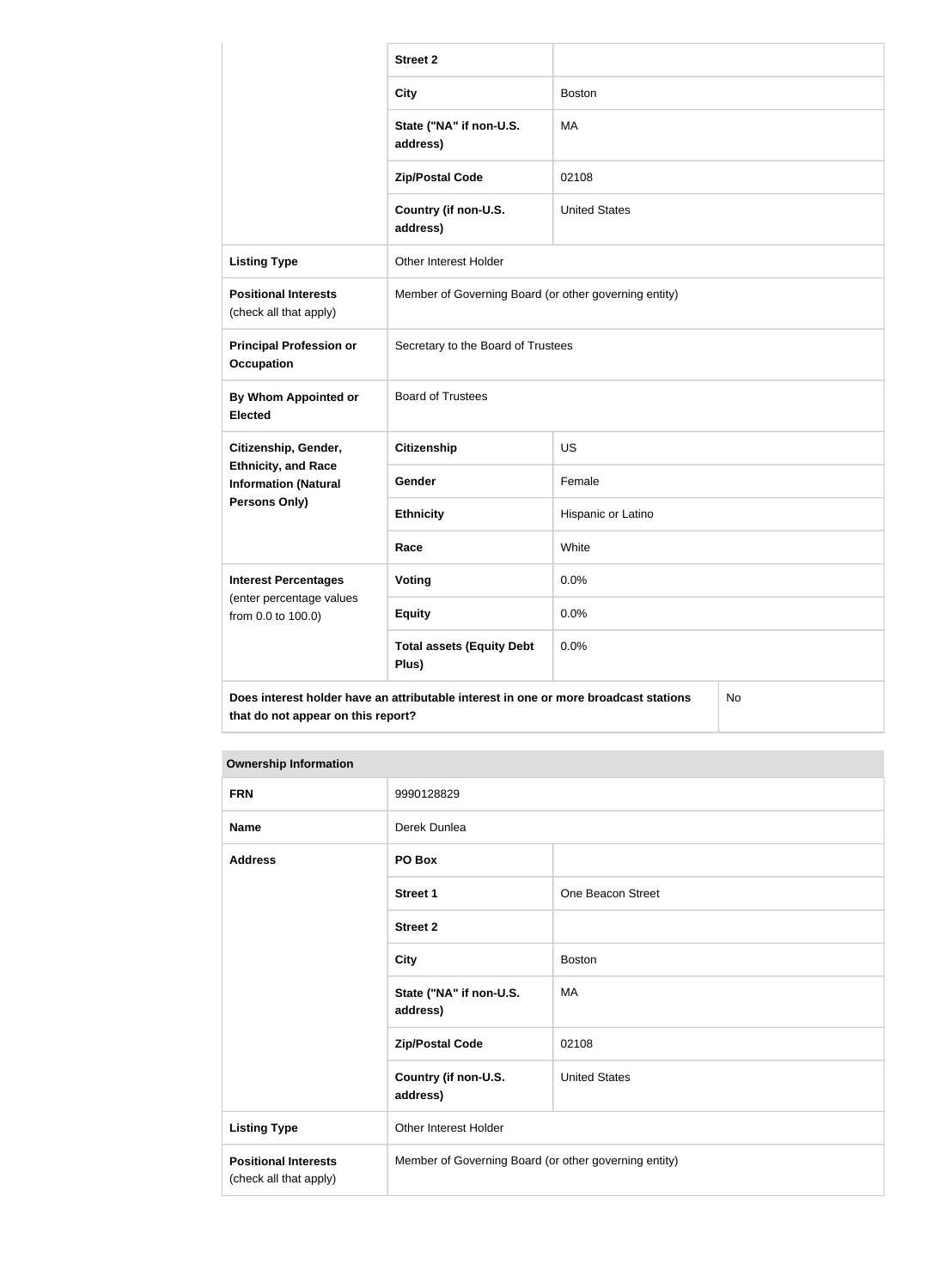| <b>Principal Profession or</b><br><b>Occupation</b>                                                    | <b>Student Trustee</b>                    |                        |  |
|--------------------------------------------------------------------------------------------------------|-------------------------------------------|------------------------|--|
| By Whom Appointed or<br><b>Elected</b>                                                                 | <b>Students at UMass Amherst</b>          |                        |  |
| Citizenship, Gender,                                                                                   | <b>Citizenship</b>                        | <b>US</b>              |  |
| <b>Ethnicity, and Race</b><br><b>Information (Natural</b><br><b>Persons Only)</b>                      | Gender                                    | Male                   |  |
|                                                                                                        | <b>Ethnicity</b>                          | Not Hispanic or Latino |  |
|                                                                                                        | Race                                      | White                  |  |
| <b>Interest Percentages</b>                                                                            | <b>Voting</b>                             | 0.0%                   |  |
| (enter percentage values<br>from 0.0 to 100.0)                                                         | <b>Equity</b>                             | 0.0%                   |  |
|                                                                                                        | <b>Total assets (Equity Debt</b><br>Plus) | 0.0%                   |  |
| N <sub>o</sub><br>Does interest holder have an attributable interest in one or more broadcast stations |                                           |                        |  |

| <b>FRN</b>                                                                 | 9990128834                                             |                        |
|----------------------------------------------------------------------------|--------------------------------------------------------|------------------------|
| <b>Name</b>                                                                | Camilla Yu                                             |                        |
| <b>Address</b>                                                             | PO Box                                                 |                        |
|                                                                            | <b>Street 1</b>                                        | One Beacon Street      |
|                                                                            | <b>Street 2</b>                                        |                        |
|                                                                            | <b>City</b>                                            | <b>Boston</b>          |
|                                                                            | State ("NA" if non-U.S.<br>address)                    | MA                     |
|                                                                            | <b>Zip/Postal Code</b>                                 | 02108                  |
|                                                                            | Country (if non-U.S.<br>address)                       | <b>United States</b>   |
| <b>Listing Type</b>                                                        | Other Interest Holder                                  |                        |
| <b>Positional Interests</b><br>(check all that apply)                      | Member of Governing Board (or other governing entity)  |                        |
| <b>Principal Profession or</b><br><b>Occupation</b>                        | <b>Student Trustee</b>                                 |                        |
| <b>By Whom Appointed or</b><br><b>Elected</b>                              | Students of University of Massachusetts Medical School |                        |
| Citizenship, Gender,                                                       | <b>Citizenship</b>                                     | US                     |
| <b>Ethnicity, and Race</b><br><b>Information (Natural</b><br>Persons Only) | Gender                                                 | Female                 |
|                                                                            | <b>Ethnicity</b>                                       | Not Hispanic or Latino |
|                                                                            | Race                                                   | Asian                  |
| <b>Interest Percentages</b>                                                | Voting                                                 | 0.0%                   |
| (enter percentage values<br>from 0.0 to 100.0)                             | <b>Equity</b>                                          | 0.0%                   |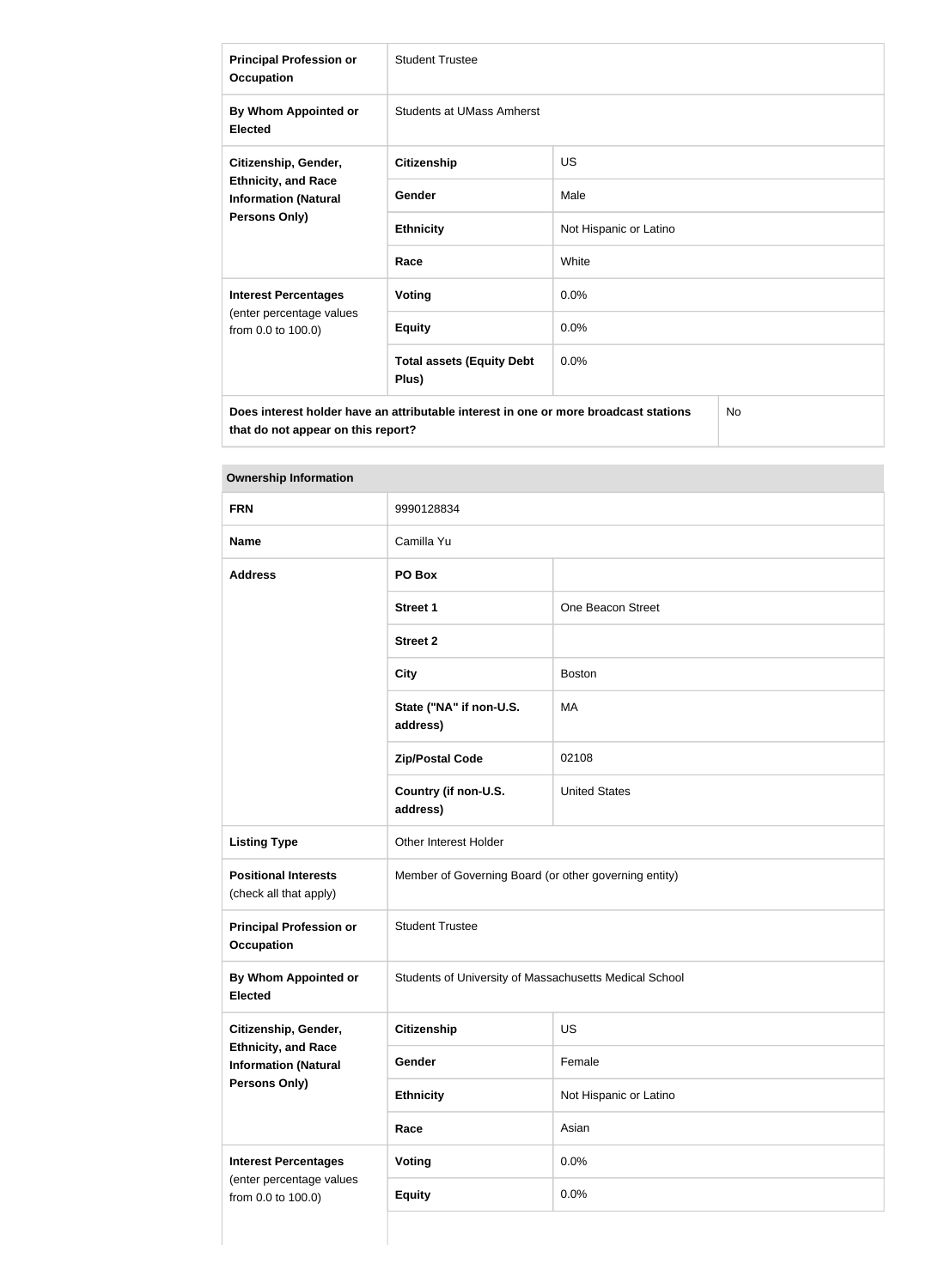| <b>Total assets (Equity Debt</b><br>Plus)                                            | $0.0\%$ |     |
|--------------------------------------------------------------------------------------|---------|-----|
| Does interest holder have an attributable interest in one or more broadcast stations |         | No. |

| <b>Ownership Information</b>                              |                                                                                      |                        |           |
|-----------------------------------------------------------|--------------------------------------------------------------------------------------|------------------------|-----------|
| <b>FRN</b>                                                | 9990128836                                                                           |                        |           |
| <b>Name</b>                                               | Gray Milkowski                                                                       |                        |           |
| <b>Address</b>                                            | PO Box                                                                               |                        |           |
|                                                           | <b>Street 1</b>                                                                      | One Beacon Street      |           |
|                                                           | <b>Street 2</b>                                                                      |                        |           |
|                                                           | <b>City</b>                                                                          | <b>Boston</b>          |           |
|                                                           | State ("NA" if non-U.S.<br>address)                                                  | MA                     |           |
|                                                           | <b>Zip/Postal Code</b>                                                               | 02108                  |           |
|                                                           | Country (if non-U.S.<br>address)                                                     | <b>United States</b>   |           |
| <b>Listing Type</b>                                       | Other Interest Holder                                                                |                        |           |
| <b>Positional Interests</b><br>(check all that apply)     | Member of Governing Board (or other governing entity)                                |                        |           |
| <b>Principal Profession or</b><br><b>Occupation</b>       | <b>Student Trustee</b>                                                               |                        |           |
| By Whom Appointed or<br><b>Elected</b>                    | <b>Students at UMass Boston</b>                                                      |                        |           |
| Citizenship, Gender,                                      | <b>Citizenship</b>                                                                   | <b>US</b>              |           |
| <b>Ethnicity, and Race</b><br><b>Information (Natural</b> | Gender                                                                               | Male                   |           |
| <b>Persons Only)</b>                                      | <b>Ethnicity</b>                                                                     | Not Hispanic or Latino |           |
|                                                           | Race                                                                                 | White                  |           |
| <b>Interest Percentages</b><br>(enter percentage values   | Voting                                                                               | 0.0%                   |           |
| from 0.0 to 100.0)                                        | <b>Equity</b>                                                                        | 0.0%                   |           |
|                                                           | <b>Total assets (Equity Debt</b><br>Plus)                                            | 0.0%                   |           |
| that do not appear on this report?                        | Does interest holder have an attributable interest in one or more broadcast stations |                        | <b>No</b> |

| <b>Ownership Information</b> |                 |                   |
|------------------------------|-----------------|-------------------|
| <b>FRN</b>                   | 9990128839      |                   |
| <b>Name</b>                  | Samantha Reid   |                   |
| <b>Address</b>               | PO Box          |                   |
|                              | <b>Street 1</b> | One Beacon Street |
|                              | <b>Street 2</b> |                   |
|                              |                 |                   |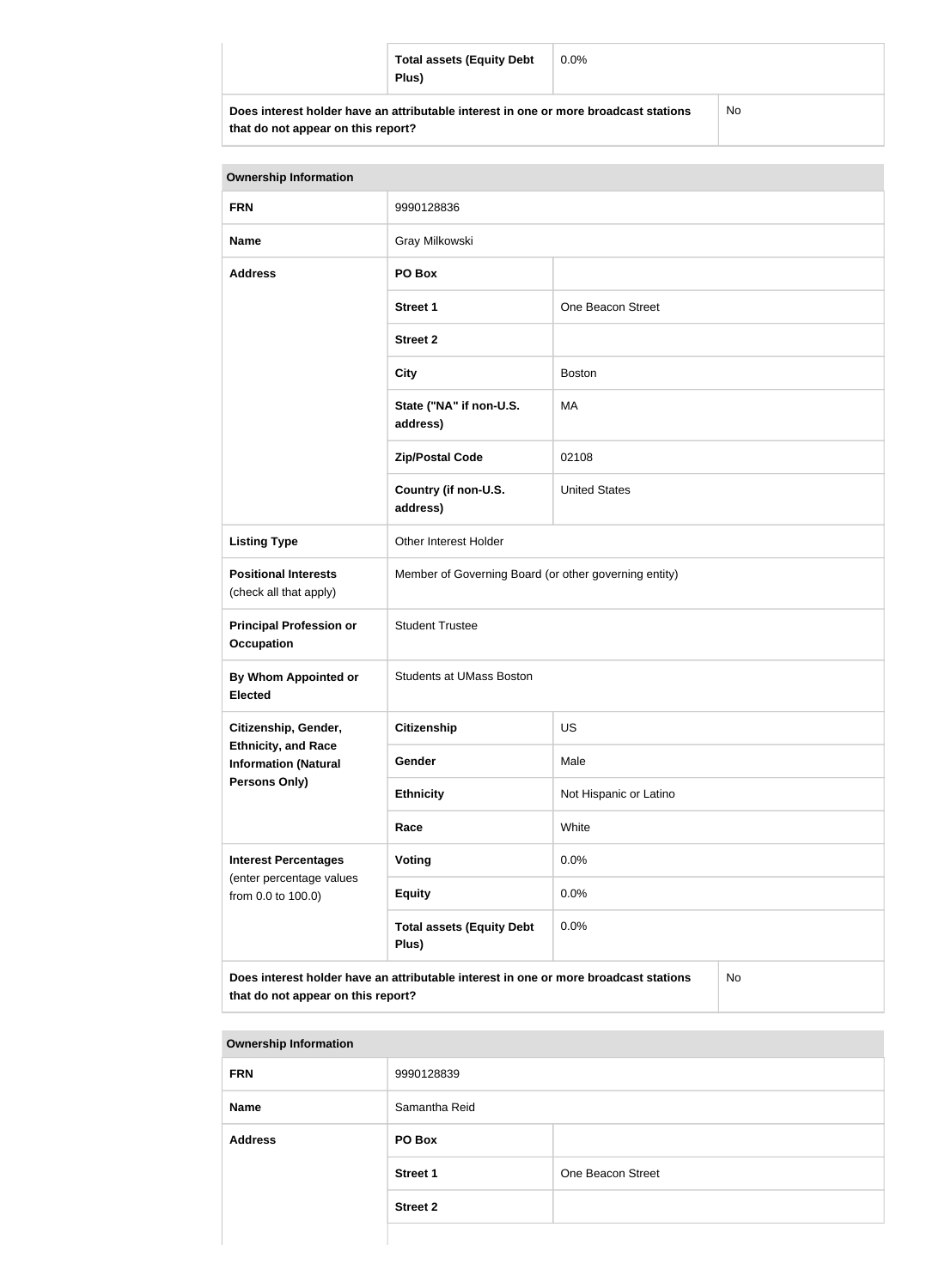|                                                           | <b>City</b>                                                                          | <b>Boston</b>                                         |    |  |
|-----------------------------------------------------------|--------------------------------------------------------------------------------------|-------------------------------------------------------|----|--|
|                                                           | State ("NA" if non-U.S.<br>address)                                                  | MA                                                    |    |  |
|                                                           | <b>Zip/Postal Code</b>                                                               | 02108                                                 |    |  |
|                                                           | Country (if non-U.S.<br>address)                                                     | <b>United States</b>                                  |    |  |
| <b>Listing Type</b>                                       | Other Interest Holder                                                                |                                                       |    |  |
| <b>Positional Interests</b><br>(check all that apply)     |                                                                                      | Member of Governing Board (or other governing entity) |    |  |
| <b>Principal Profession or</b><br><b>Occupation</b>       | <b>Student Trustee</b>                                                               |                                                       |    |  |
| By Whom Appointed or<br><b>Elected</b>                    | <b>Students of UMass Dartmouth</b>                                                   |                                                       |    |  |
| Citizenship, Gender,                                      | <b>Citizenship</b>                                                                   | <b>US</b>                                             |    |  |
| <b>Ethnicity, and Race</b><br><b>Information (Natural</b> | Gender                                                                               | Female                                                |    |  |
| Persons Only)                                             | <b>Ethnicity</b>                                                                     | Not Hispanic or Latino                                |    |  |
|                                                           | Race                                                                                 | White                                                 |    |  |
| <b>Interest Percentages</b>                               | Voting                                                                               | 0.0%                                                  |    |  |
| (enter percentage values<br>from 0.0 to 100.0)            | <b>Equity</b>                                                                        | 0.0%                                                  |    |  |
|                                                           | <b>Total assets (Equity Debt</b><br>Plus)                                            | 0.0%                                                  |    |  |
| that do not appear on this report?                        | Does interest holder have an attributable interest in one or more broadcast stations |                                                       | No |  |

| <b>Ownership Information</b>                          |                                                       |                      |
|-------------------------------------------------------|-------------------------------------------------------|----------------------|
| <b>FRN</b>                                            | 9990128841                                            |                      |
| <b>Name</b>                                           | Steven Tolman                                         |                      |
| <b>Address</b>                                        | PO Box                                                |                      |
|                                                       | <b>Street 1</b>                                       | One Beacon Street    |
|                                                       | <b>Street 2</b>                                       |                      |
|                                                       | <b>City</b>                                           | <b>Boston</b>        |
|                                                       | State ("NA" if non-U.S.<br>address)                   | MA                   |
|                                                       | <b>Zip/Postal Code</b>                                | 22108                |
|                                                       | Country (if non-U.S.<br>address)                      | <b>United States</b> |
| <b>Listing Type</b>                                   | Other Interest Holder                                 |                      |
| <b>Positional Interests</b><br>(check all that apply) | Member of Governing Board (or other governing entity) |                      |
| <b>Principal Profession or</b><br><b>Occupation</b>   | President Massachusetts AFL-CIO                       |                      |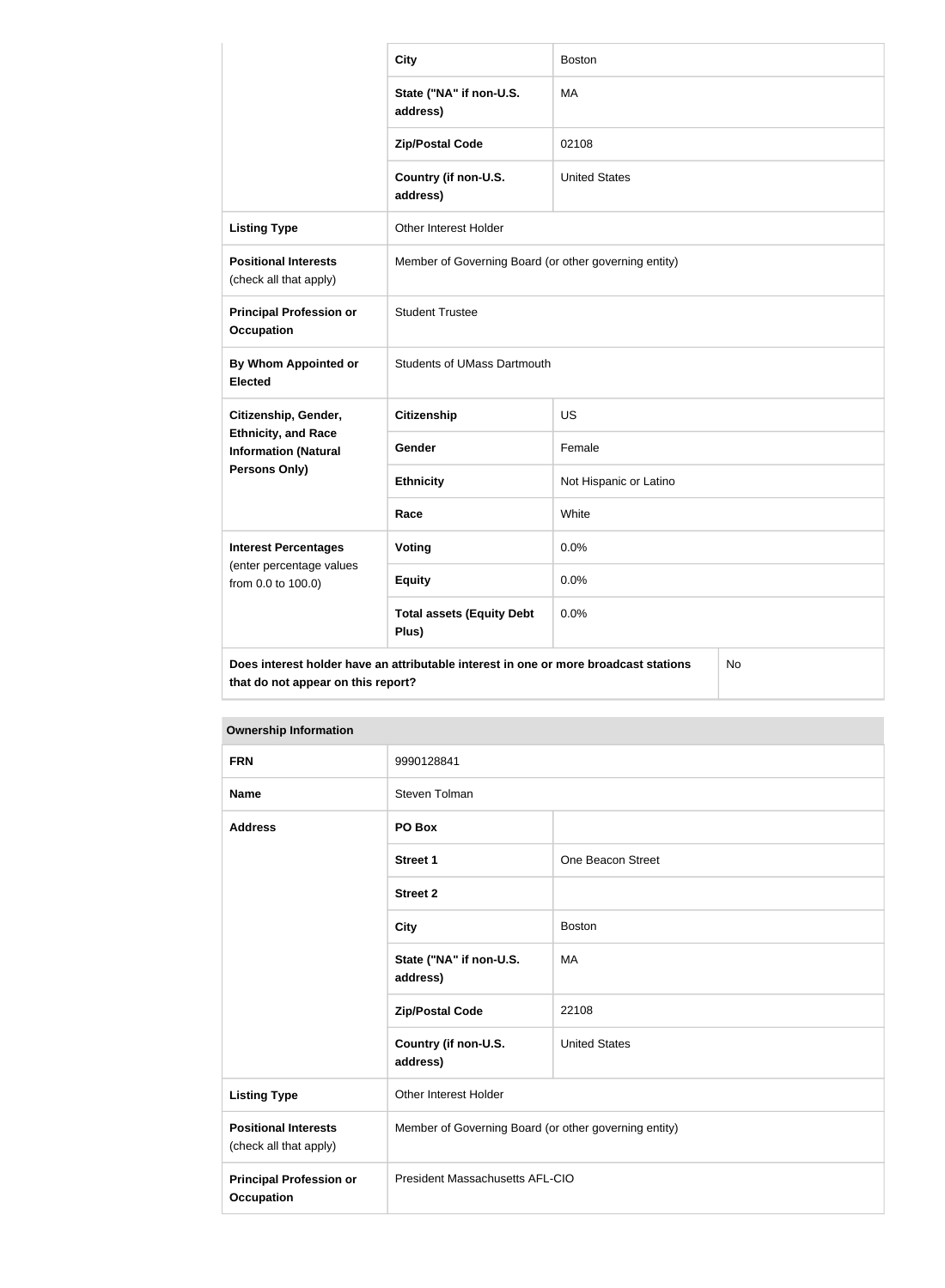| By Whom Appointed or<br><b>Elected</b>                                        | <b>Board of Trustees</b>                                                             |                        |
|-------------------------------------------------------------------------------|--------------------------------------------------------------------------------------|------------------------|
| Citizenship, Gender,                                                          | <b>Citizenship</b>                                                                   | <b>US</b>              |
| <b>Ethnicity, and Race</b><br><b>Information (Natural</b>                     | <b>Gender</b>                                                                        | Male                   |
| <b>Persons Only)</b>                                                          | <b>Ethnicity</b>                                                                     | Not Hispanic or Latino |
|                                                                               | Race                                                                                 | White                  |
| <b>Interest Percentages</b><br>(enter percentage values<br>from 0.0 to 100.0) | Voting                                                                               | $0.0\%$                |
|                                                                               | <b>Equity</b>                                                                        | 0.0%                   |
|                                                                               | <b>Total assets (Equity Debt</b><br>Plus)                                            | 0.0%                   |
|                                                                               | Does interest holder have an attributable interest in one or more broadcast stations | <b>No</b>              |

| <b>Ownership Information</b>                                               |                                                       |                                  |
|----------------------------------------------------------------------------|-------------------------------------------------------|----------------------------------|
| <b>FRN</b>                                                                 | 9990129751                                            |                                  |
| <b>Name</b>                                                                | Victor Woolridge                                      |                                  |
| <b>Address</b>                                                             | PO Box                                                |                                  |
|                                                                            | <b>Street 1</b>                                       | One Beacon Street                |
|                                                                            | <b>Street 2</b>                                       |                                  |
|                                                                            | <b>City</b>                                           | <b>Boston</b>                    |
|                                                                            | State ("NA" if non-U.S.<br>address)                   | MA                               |
|                                                                            | <b>Zip/Postal Code</b>                                | 02108                            |
|                                                                            | Country (if non-U.S.<br>address)                      | <b>United States</b>             |
| <b>Listing Type</b>                                                        | Other Interest Holder                                 |                                  |
| <b>Positional Interests</b><br>(check all that apply)                      | Member of Governing Board (or other governing entity) |                                  |
| <b>Principal Profession or</b><br><b>Occupation</b>                        | <b>VP Barings</b>                                     |                                  |
| By Whom Appointed or<br><b>Elected</b>                                     | <b>Board of Trustees</b>                              |                                  |
| Citizenship, Gender,                                                       | <b>Citizenship</b>                                    | <b>US</b>                        |
| <b>Ethnicity, and Race</b><br><b>Information (Natural</b><br>Persons Only) | Gender                                                | Male                             |
|                                                                            | <b>Ethnicity</b>                                      | Not Hispanic or Latino           |
|                                                                            | Race                                                  | <b>Black or African American</b> |
| <b>Interest Percentages</b>                                                | <b>Voting</b>                                         | 0.0%                             |
| (enter percentage values<br>from 0.0 to 100.0)                             | <b>Equity</b>                                         | 0.0%                             |
|                                                                            | <b>Total assets (Equity Debt</b><br>Plus)             | 0.0%                             |

### **The State**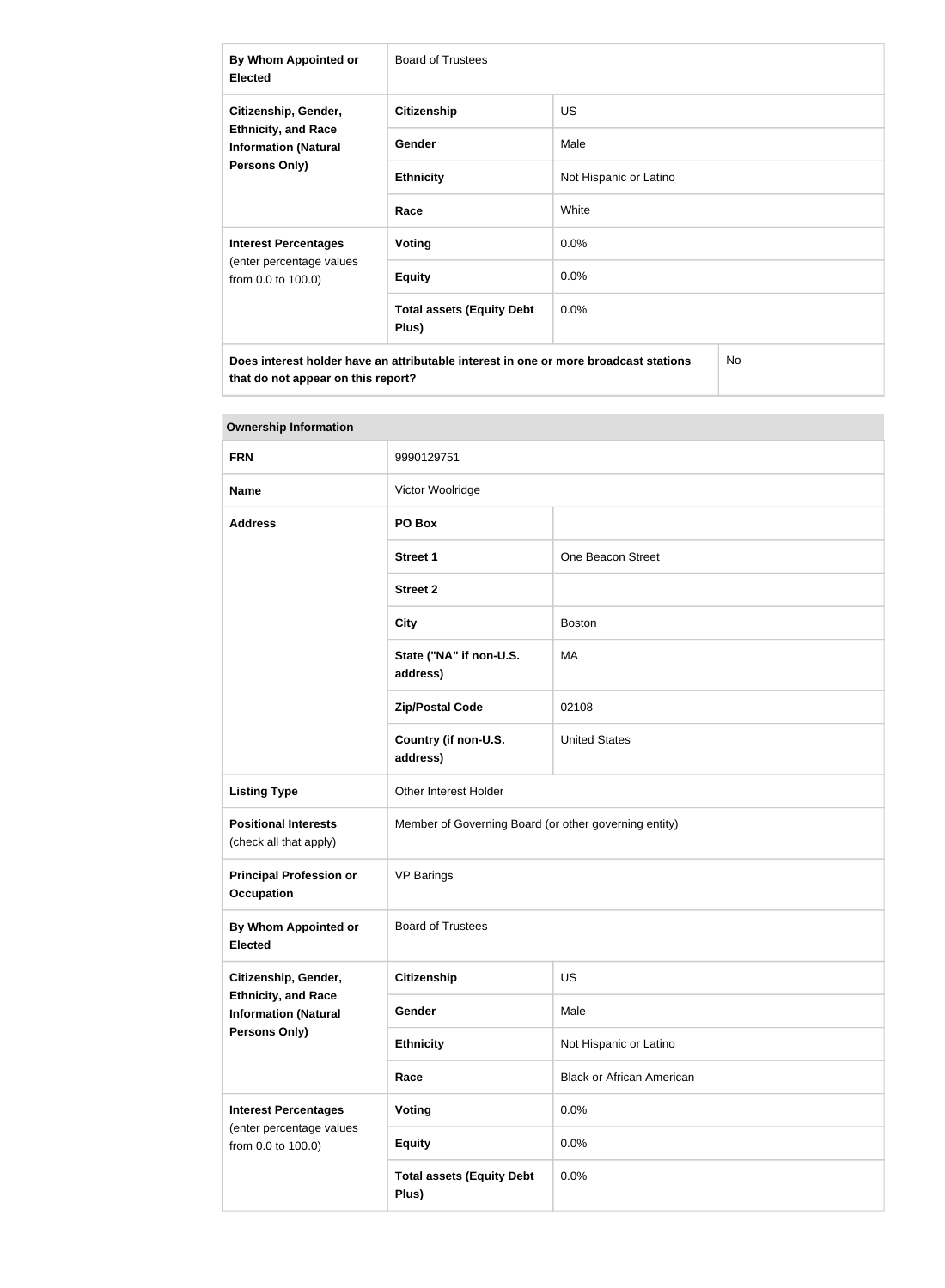**Does interest holder have an attributable interest in one or more broadcast stations that do not appear on this report?**

No

| <b>Ownership Information</b>                                                  |                                                                                      |                        |  |
|-------------------------------------------------------------------------------|--------------------------------------------------------------------------------------|------------------------|--|
| <b>FRN</b>                                                                    | 9990129779                                                                           |                        |  |
| <b>Name</b>                                                                   | Mary L. Burns                                                                        |                        |  |
| <b>Address</b>                                                                | PO Box                                                                               |                        |  |
|                                                                               | <b>Street 1</b>                                                                      | One Beacon Street      |  |
|                                                                               | <b>Street 2</b>                                                                      |                        |  |
|                                                                               | <b>City</b>                                                                          | <b>Boston</b>          |  |
|                                                                               | State ("NA" if non-U.S.<br>address)                                                  | MA                     |  |
|                                                                               | <b>Zip/Postal Code</b>                                                               | 02108                  |  |
|                                                                               | Country (if non-U.S.<br>address)                                                     | <b>United States</b>   |  |
| <b>Listing Type</b>                                                           | Other Interest Holder                                                                |                        |  |
| <b>Positional Interests</b><br>(check all that apply)                         | Member of Governing Board (or other governing entity)                                |                        |  |
| <b>Principal Profession or</b><br><b>Occupation</b>                           | Principal Splash Media Group Boston, LLC                                             |                        |  |
| By Whom Appointed or<br><b>Elected</b>                                        | <b>Board of Trustees</b>                                                             |                        |  |
| Citizenship, Gender,                                                          | Citizenship                                                                          | US                     |  |
| <b>Ethnicity, and Race</b><br><b>Information (Natural</b>                     | Gender                                                                               | Female                 |  |
| <b>Persons Only)</b>                                                          | <b>Ethnicity</b>                                                                     | Not Hispanic or Latino |  |
|                                                                               | Race                                                                                 | White                  |  |
| <b>Interest Percentages</b><br>(enter percentage values<br>from 0.0 to 100.0) | Voting                                                                               | 0.0%                   |  |
|                                                                               | <b>Equity</b>                                                                        | 0.0%                   |  |
|                                                                               | <b>Total assets (Equity Debt</b><br>Plus)                                            | 0.0%                   |  |
| that do not appear on this report?                                            | Does interest holder have an attributable interest in one or more broadcast stations | No                     |  |

| <b>FRN</b>     | 9990129781      |                   |
|----------------|-----------------|-------------------|
| Name           | Malinda Reed    |                   |
| <b>Address</b> | PO Box          |                   |
|                | <b>Street 1</b> | One Beacon Street |
|                | <b>Street 2</b> |                   |
|                | <b>City</b>     | <b>Boston</b>     |
|                |                 |                   |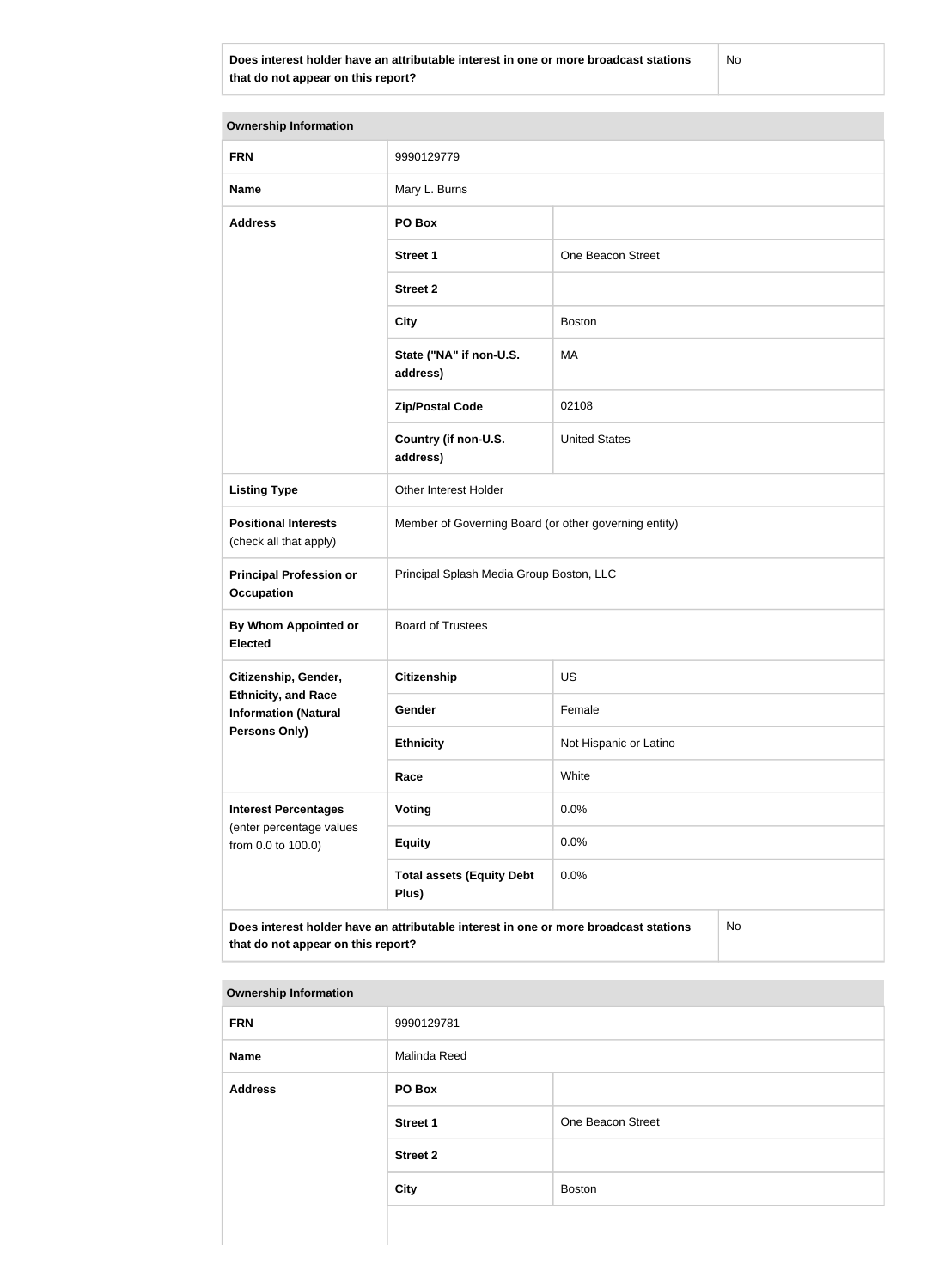|                                                           | State ("NA" if non-U.S.<br>address)                                                  | <b>MA</b>                                             |           |
|-----------------------------------------------------------|--------------------------------------------------------------------------------------|-------------------------------------------------------|-----------|
|                                                           | <b>Zip/Postal Code</b>                                                               | 02108                                                 |           |
|                                                           | Country (if non-U.S.<br>address)                                                     | <b>United States</b>                                  |           |
| <b>Listing Type</b>                                       | Other Interest Holder                                                                |                                                       |           |
| <b>Positional Interests</b><br>(check all that apply)     |                                                                                      | Member of Governing Board (or other governing entity) |           |
| <b>Principal Profession or</b><br><b>Occupation</b>       | <b>Student Trustee</b>                                                               |                                                       |           |
| <b>By Whom Appointed or</b><br><b>Elected</b>             | <b>Students of UMass Lowell</b>                                                      |                                                       |           |
| Citizenship, Gender,                                      | <b>Citizenship</b>                                                                   | <b>US</b>                                             |           |
| <b>Ethnicity, and Race</b><br><b>Information (Natural</b> | <b>Gender</b>                                                                        | Female                                                |           |
| <b>Persons Only)</b>                                      | <b>Ethnicity</b>                                                                     | Not Hispanic or Latino                                |           |
|                                                           | Race                                                                                 | Asian                                                 |           |
| <b>Interest Percentages</b>                               | <b>Voting</b>                                                                        | 0.0%                                                  |           |
| (enter percentage values<br>from 0.0 to 100.0)            | <b>Equity</b>                                                                        | 0.0%                                                  |           |
|                                                           | <b>Total assets (Equity Debt</b><br>Plus)                                            | 0.0%                                                  |           |
| that do not appear on this report?                        | Does interest holder have an attributable interest in one or more broadcast stations |                                                       | <b>No</b> |

| <b>FRN</b>                                            | 9990129787                          |                      |
|-------------------------------------------------------|-------------------------------------|----------------------|
| <b>Name</b>                                           | Kumble R. Subbaswamy                |                      |
| <b>Address</b>                                        | PO Box                              |                      |
|                                                       | <b>Street 1</b>                     | One Beacon Street    |
|                                                       | <b>Street 2</b>                     |                      |
|                                                       | <b>City</b>                         | <b>Boston</b>        |
|                                                       | State ("NA" if non-U.S.<br>address) | MA                   |
|                                                       | <b>Zip/Postal Code</b>              | 02108                |
|                                                       | Country (if non-U.S.<br>address)    | <b>United States</b> |
| <b>Listing Type</b>                                   | Other Interest Holder               |                      |
| <b>Positional Interests</b><br>(check all that apply) | Other - Chancellor                  |                      |
| <b>Principal Profession or</b><br><b>Occupation</b>   | <b>Chancelloy of UMass Amherst</b>  |                      |
| <b>By Whom Appointed or</b><br><b>Elected</b>         | <b>Board of Trustees</b>            |                      |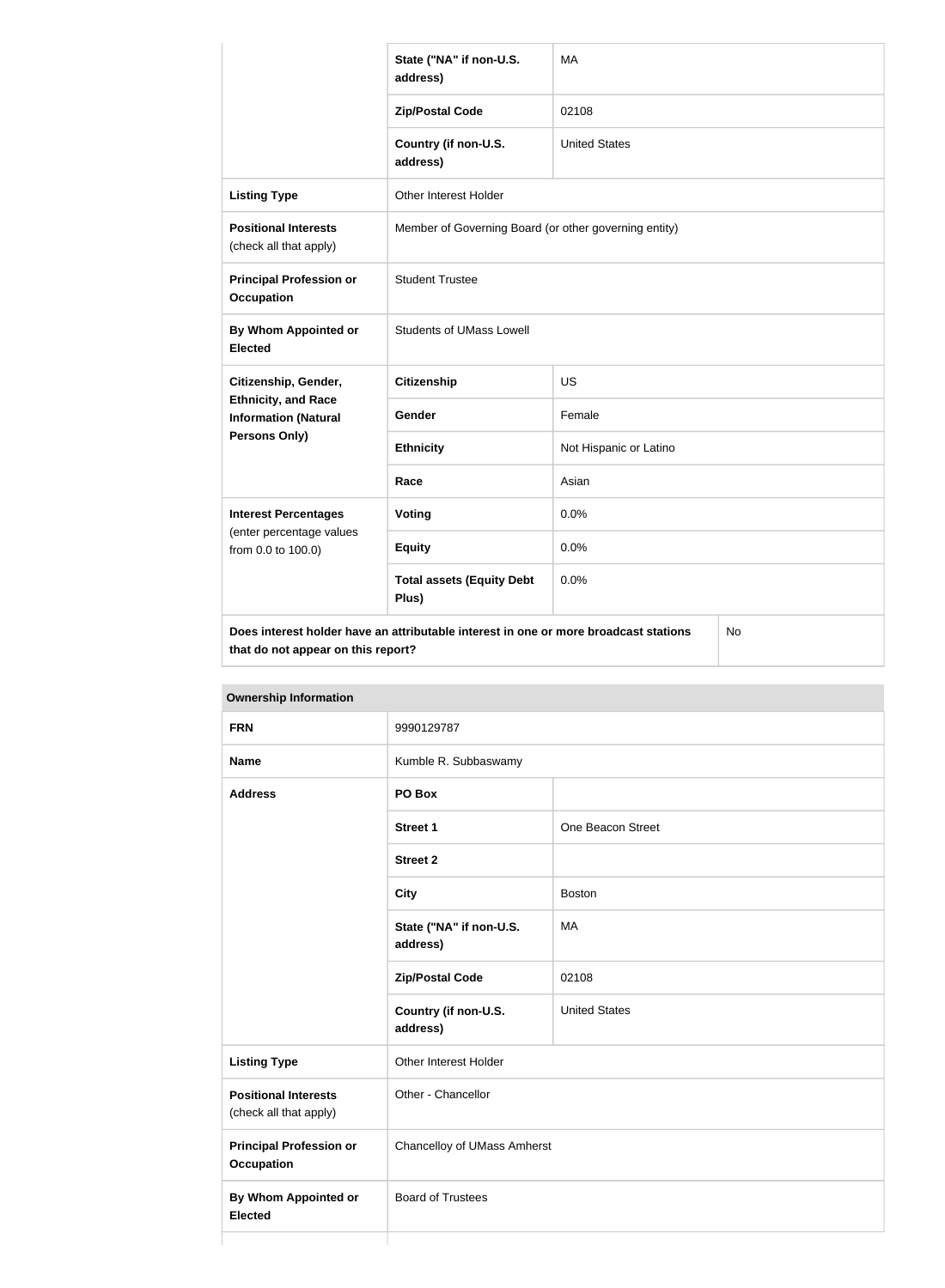| Citizenship, Gender,<br><b>Ethnicity, and Race</b><br><b>Information (Natural</b><br><b>Persons Only)</b> | <b>Citizenship</b>                                                                   | US.                                       |
|-----------------------------------------------------------------------------------------------------------|--------------------------------------------------------------------------------------|-------------------------------------------|
|                                                                                                           | Gender                                                                               | Male                                      |
|                                                                                                           | <b>Ethnicity</b>                                                                     | Not Hispanic or Latino                    |
|                                                                                                           | Race                                                                                 | Native Hawaiian or Other Pacific Islander |
| <b>Interest Percentages</b><br>(enter percentage values<br>from 0.0 to 100.0)                             | Voting                                                                               | $0.0\%$                                   |
|                                                                                                           | <b>Equity</b>                                                                        | 0.0%                                      |
|                                                                                                           | <b>Total assets (Equity Debt</b><br>Plus)                                            | $0.0\%$                                   |
| that do not appear on this report?                                                                        | Does interest holder have an attributable interest in one or more broadcast stations | No.                                       |

| <b>FRN</b>                                                                                                                       | 9990129902                                |                        |  |
|----------------------------------------------------------------------------------------------------------------------------------|-------------------------------------------|------------------------|--|
| <b>Name</b>                                                                                                                      | Barry Mills, JD, PhD.                     |                        |  |
| <b>Address</b>                                                                                                                   | PO Box                                    |                        |  |
|                                                                                                                                  | <b>Street 1</b>                           | One Beacon Street      |  |
|                                                                                                                                  | <b>Street 2</b>                           |                        |  |
|                                                                                                                                  | <b>City</b>                               | <b>Boston</b>          |  |
|                                                                                                                                  | State ("NA" if non-U.S.<br>address)       | <b>MA</b>              |  |
|                                                                                                                                  | <b>Zip/Postal Code</b>                    | 02108                  |  |
|                                                                                                                                  | Country (if non-U.S.<br>address)          | <b>United States</b>   |  |
| <b>Listing Type</b>                                                                                                              | Other Interest Holder                     |                        |  |
| <b>Positional Interests</b><br>(check all that apply)                                                                            | Other - Chancellor                        |                        |  |
| <b>Principal Profession or</b><br><b>Occupation</b>                                                                              | <b>Chancellor UMass Boston</b>            |                        |  |
| By Whom Appointed or<br><b>Elected</b>                                                                                           | <b>Board of Trustees</b>                  |                        |  |
| Citizenship, Gender,                                                                                                             | <b>Citizenship</b>                        | <b>US</b>              |  |
| <b>Ethnicity, and Race</b><br><b>Information (Natural</b>                                                                        | Gender                                    | Male                   |  |
| <b>Persons Only)</b>                                                                                                             | <b>Ethnicity</b>                          | Not Hispanic or Latino |  |
|                                                                                                                                  | Race                                      | White                  |  |
| <b>Interest Percentages</b>                                                                                                      | <b>Voting</b>                             | 0.0%                   |  |
| (enter percentage values<br>from 0.0 to 100.0)                                                                                   | <b>Equity</b>                             | 0.0%                   |  |
|                                                                                                                                  | <b>Total assets (Equity Debt</b><br>Plus) | 0.0%                   |  |
| Does interest holder have an attributable interest in one or more broadcast stations<br>No<br>that do not appear on this report? |                                           |                        |  |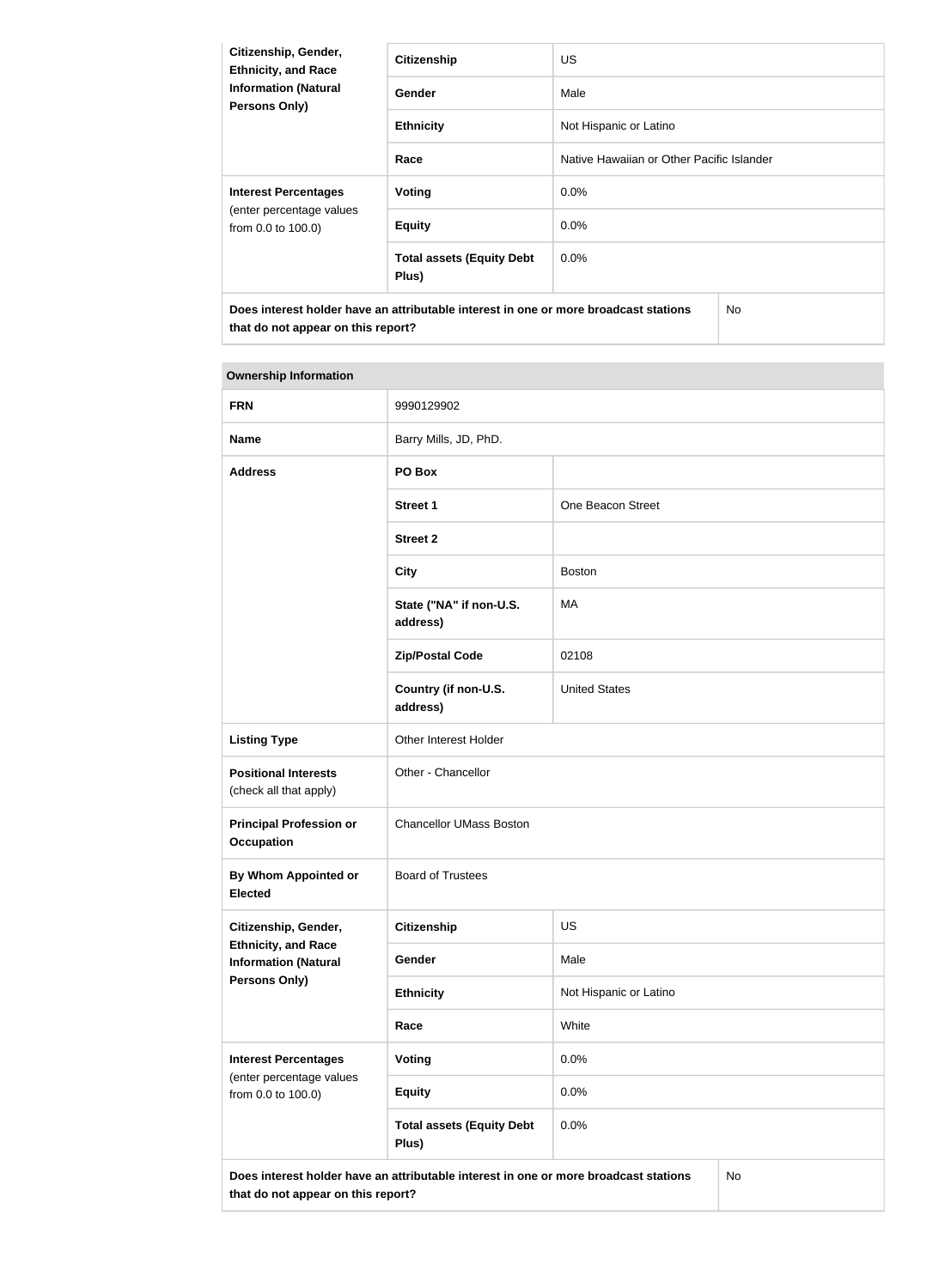| <b>Ownership Information</b>                                                                                                     |                                           |                                  |  |
|----------------------------------------------------------------------------------------------------------------------------------|-------------------------------------------|----------------------------------|--|
| <b>FRN</b>                                                                                                                       | 9990129909                                |                                  |  |
| <b>Name</b>                                                                                                                      | Robert E. Johnson, PhD.                   |                                  |  |
| <b>Address</b>                                                                                                                   | PO Box                                    |                                  |  |
|                                                                                                                                  | <b>Street 1</b>                           | One Beacon Street                |  |
|                                                                                                                                  | <b>Street 2</b>                           |                                  |  |
|                                                                                                                                  | <b>City</b>                               | <b>Boston</b>                    |  |
|                                                                                                                                  | State ("NA" if non-U.S.<br>address)       | MA                               |  |
|                                                                                                                                  | <b>Zip/Postal Code</b>                    | 02108                            |  |
|                                                                                                                                  | Country (if non-U.S.<br>address)          | <b>United States</b>             |  |
| <b>Listing Type</b>                                                                                                              | Other Interest Holder                     |                                  |  |
| <b>Positional Interests</b><br>(check all that apply)                                                                            | Other - Chancellor                        |                                  |  |
| <b>Principal Profession or</b><br><b>Occupation</b>                                                                              | Chancellor, UMass Dartmouth               |                                  |  |
| <b>By Whom Appointed or</b><br><b>Elected</b>                                                                                    | <b>Board of Trustees</b>                  |                                  |  |
| Citizenship, Gender,                                                                                                             | <b>Citizenship</b>                        | <b>US</b>                        |  |
| <b>Ethnicity, and Race</b><br><b>Information (Natural</b>                                                                        | <b>Gender</b>                             | Male                             |  |
| Persons Only)                                                                                                                    | <b>Ethnicity</b>                          | Not Hispanic or Latino           |  |
|                                                                                                                                  | Race                                      | <b>Black or African American</b> |  |
| <b>Interest Percentages</b><br>(enter percentage values<br>from 0.0 to 100.0)                                                    | Voting                                    | 0.0%                             |  |
|                                                                                                                                  | <b>Equity</b>                             | 0.0%                             |  |
|                                                                                                                                  | <b>Total assets (Equity Debt</b><br>Plus) | 0.0%                             |  |
| Does interest holder have an attributable interest in one or more broadcast stations<br>No<br>that do not appear on this report? |                                           |                                  |  |

| <b>FRN</b>     | 9990129934                          |                   |  |
|----------------|-------------------------------------|-------------------|--|
| <b>Name</b>    | Martin T. Meehan                    |                   |  |
| <b>Address</b> | PO Box                              |                   |  |
|                | <b>Street 1</b>                     | One Beacon Street |  |
|                | <b>Street 2</b>                     |                   |  |
|                | <b>City</b>                         | Boston            |  |
|                | State ("NA" if non-U.S.<br>address) | MA                |  |
|                | <b>Zip/Postal Code</b>              | 02108             |  |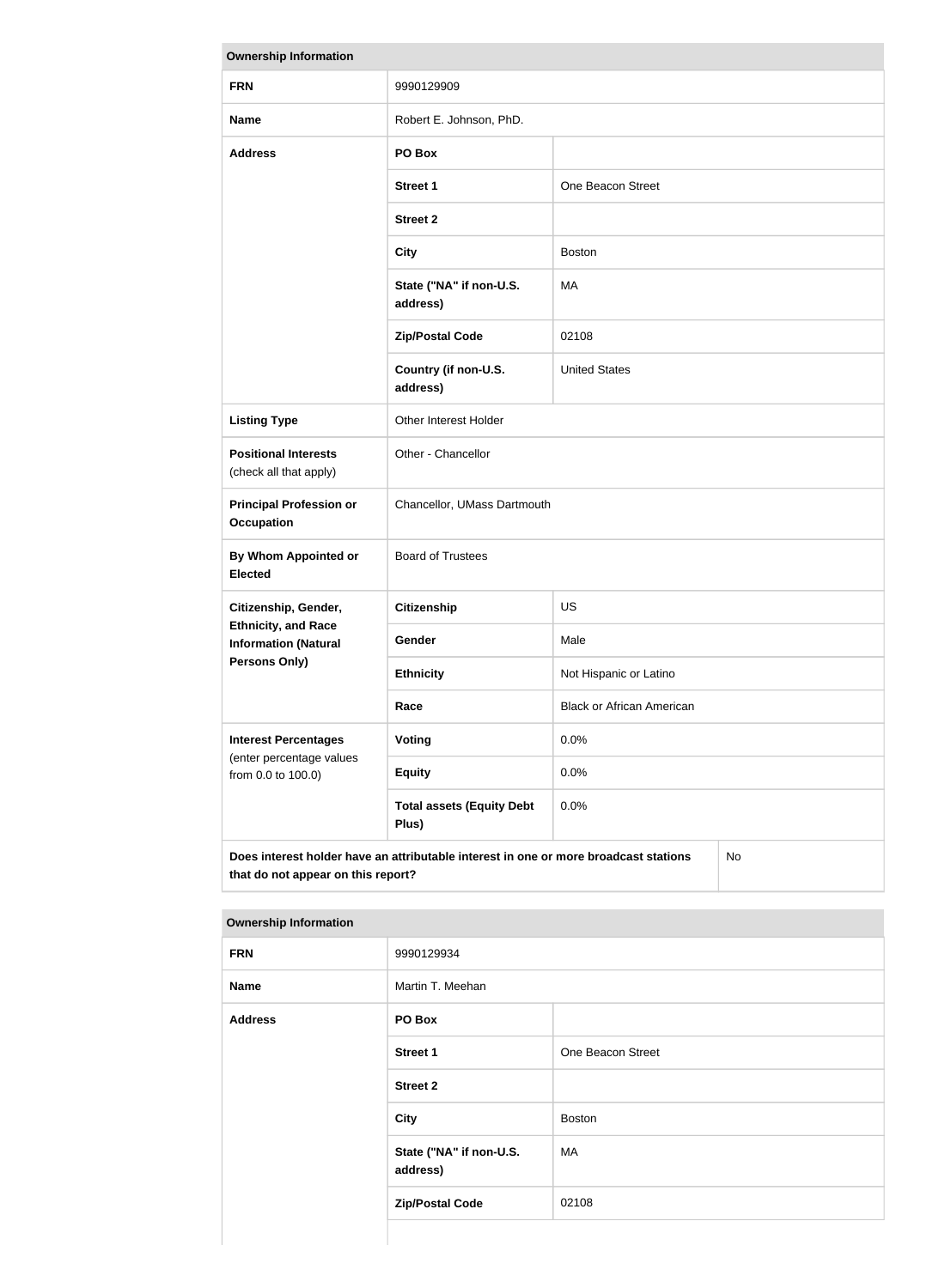|                                                                                             | Country (if non-U.S.<br>address)          | <b>United States</b>   |  |
|---------------------------------------------------------------------------------------------|-------------------------------------------|------------------------|--|
| <b>Listing Type</b>                                                                         | Other Interest Holder                     |                        |  |
| <b>Positional Interests</b><br>(check all that apply)                                       | Other - President                         |                        |  |
| <b>Principal Profession or</b><br><b>Occupation</b>                                         | President                                 |                        |  |
| By Whom Appointed or<br><b>Elected</b>                                                      | <b>Board of Trustees</b>                  |                        |  |
| Citizenship, Gender,                                                                        | <b>Citizenship</b>                        | <b>US</b>              |  |
| <b>Ethnicity, and Race</b><br><b>Information (Natural</b><br>Persons Only)                  | Gender                                    | Male                   |  |
|                                                                                             | <b>Ethnicity</b>                          | Not Hispanic or Latino |  |
|                                                                                             | Race                                      | White                  |  |
| <b>Interest Percentages</b>                                                                 | Voting                                    | 0.0%                   |  |
| (enter percentage values<br>from 0.0 to 100.0)                                              | <b>Equity</b>                             | 0.0%                   |  |
|                                                                                             | <b>Total assets (Equity Debt</b><br>Plus) | 0.0%                   |  |
| Does interest holder have an attributable interest in one or more broadcast stations<br>Yes |                                           |                        |  |

**that do not appear on this report?**

Yes

| <b>Ownership Information</b>                              |                                     |                      |
|-----------------------------------------------------------|-------------------------------------|----------------------|
| <b>FRN</b>                                                | 9990129936                          |                      |
| <b>Name</b>                                               | Jacqueline Moloney                  |                      |
| <b>Address</b>                                            | PO Box                              |                      |
|                                                           | <b>Street 1</b>                     | One Beacon Street    |
|                                                           | <b>Street 2</b>                     |                      |
|                                                           | <b>City</b>                         | <b>Boston</b>        |
|                                                           | State ("NA" if non-U.S.<br>address) | MA                   |
|                                                           | <b>Zip/Postal Code</b>              | 02108                |
|                                                           | Country (if non-U.S.<br>address)    | <b>United States</b> |
| <b>Listing Type</b>                                       | Other Interest Holder               |                      |
| <b>Positional Interests</b><br>(check all that apply)     | Other - Chancellor                  |                      |
| <b>Principal Profession or</b><br><b>Occupation</b>       | Chancellor, UMass Lowell            |                      |
| By Whom Appointed or<br><b>Elected</b>                    | <b>Board of Trustees</b>            |                      |
| Citizenship, Gender,                                      | <b>Citizenship</b>                  | <b>US</b>            |
| <b>Ethnicity, and Race</b><br><b>Information (Natural</b> | Gender                              | Female               |
| <b>Persons Only)</b>                                      |                                     |                      |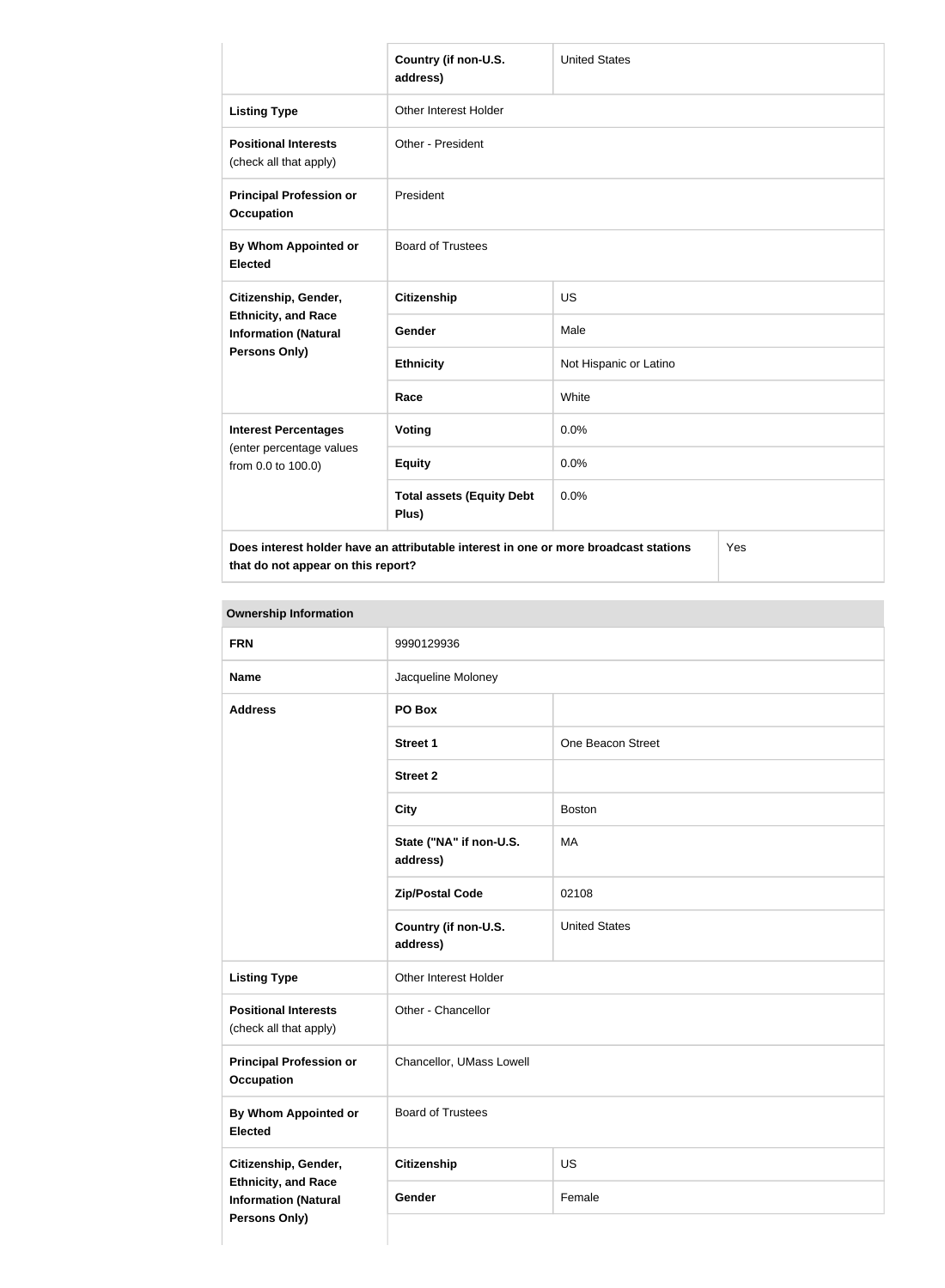|                                                                                                                            | <b>Ethnicity</b>                          | Not Hispanic or Latino |  |
|----------------------------------------------------------------------------------------------------------------------------|-------------------------------------------|------------------------|--|
|                                                                                                                            | Race                                      | White                  |  |
| <b>Interest Percentages</b><br>(enter percentage values<br>from 0.0 to 100.0)                                              | Voting                                    | $0.0\%$                |  |
|                                                                                                                            | <b>Equity</b>                             | $0.0\%$                |  |
|                                                                                                                            | <b>Total assets (Equity Debt</b><br>Plus) | $0.0\%$                |  |
| Does interest holder have an attributable interest in one or more broadcast stations<br>that do not appear on this report? |                                           | No.                    |  |

| <b>FRN</b>                                                                                 | 9990129938                                                                           |                        |           |
|--------------------------------------------------------------------------------------------|--------------------------------------------------------------------------------------|------------------------|-----------|
| <b>Name</b>                                                                                | Michael F. Collins, MD.                                                              |                        |           |
| <b>Address</b>                                                                             | PO Box                                                                               |                        |           |
|                                                                                            | <b>Street 1</b>                                                                      | One Beacon Street      |           |
|                                                                                            | <b>Street 2</b>                                                                      |                        |           |
|                                                                                            | <b>City</b>                                                                          | <b>Boston</b>          |           |
|                                                                                            | State ("NA" if non-U.S.<br>address)                                                  | MA                     |           |
|                                                                                            | <b>Zip/Postal Code</b>                                                               | 02108                  |           |
|                                                                                            | Country (if non-U.S.<br>address)                                                     | <b>United States</b>   |           |
| <b>Listing Type</b>                                                                        | Other Interest Holder                                                                |                        |           |
| <b>Positional Interests</b><br>(check all that apply)                                      | Other - Chancellor                                                                   |                        |           |
| <b>Principal Profession or</b><br>Occupation                                               | Chancellor, Umass Medical School                                                     |                        |           |
| By Whom Appointed or<br><b>Elected</b>                                                     | <b>Board of Trustees</b>                                                             |                        |           |
| Citizenship, Gender,<br><b>Ethnicity, and Race</b><br><b>Information (Natural</b>          | <b>Citizenship</b>                                                                   | US                     |           |
|                                                                                            | Gender                                                                               | Male                   |           |
| <b>Persons Only)</b>                                                                       | <b>Ethnicity</b>                                                                     | Not Hispanic or Latino |           |
|                                                                                            | Race                                                                                 | White                  |           |
| <b>Interest Percentages</b>                                                                | <b>Voting</b>                                                                        | 0.0%                   |           |
| (enter percentage values<br>from 0.0 to 100.0)                                             | <b>Equity</b>                                                                        | 0.0%                   |           |
|                                                                                            | <b>Total assets (Equity Debt</b><br>Plus)                                            | 0.0%                   |           |
| that do not appear on this report?                                                         | Does interest holder have an attributable interest in one or more broadcast stations |                        | <b>No</b> |
|                                                                                            |                                                                                      |                        |           |
| (b) Respondent certifies that any interests, including equity, financial, or voting<br>Yes |                                                                                      |                        |           |

**interests, not reported in this filing are non-attributable.**

If "No," submit as an exhibit an explanation.